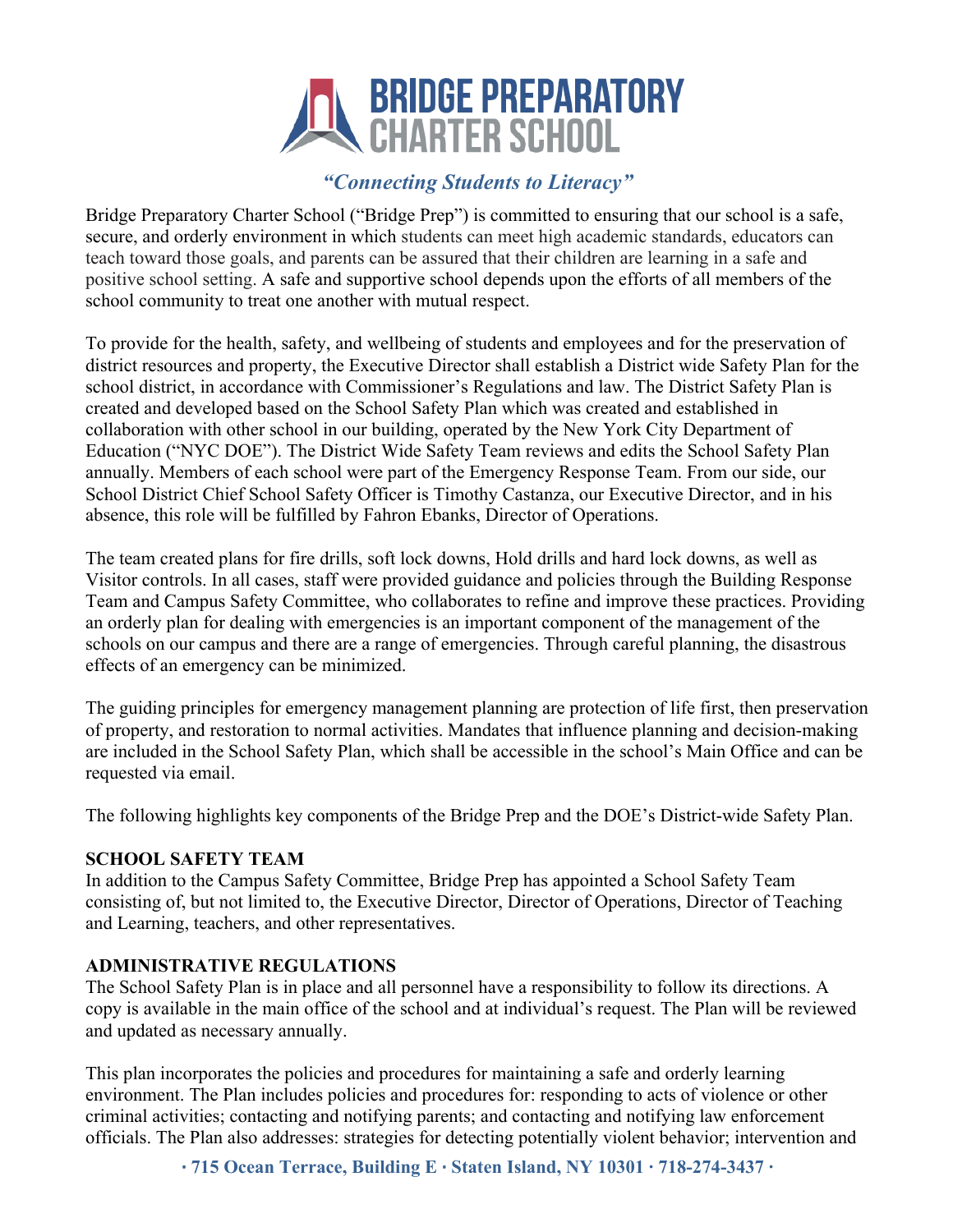# **ENDGE PREPARATORY**<br>CHARTER SCHOOL

# *"Connecting Students to Literacy"*

prevention strategies; strategies to improve communications among students and between students and school staff; the role and responsibilities of school safety personnel; training of school safety personnel; school building security and security devices; emergency response protocols; safety training for staff and students, including training on the emergency response protocols; and drills and other exercises to test these protocols and other components of the Plan.

Each staff member who has a responsibility in an emergency shall become familiar with that responsibility to expedite the appropriate response process. Each member of the Building Response Team is assigned an emergency portable two-way battery-operated radio.

When an emergency is declared, the Executive Director or Director of Operations will begin implementing the emergency plan by activating the chain of communication. The decision to close school remains exclusively with the Executive Director.

The Executive Director, during a local or state emergency, shall act as the chief communication liaison for all agencies within the district, including parochial schools, and shall address all news media. The Executive Director will also be responsible for notifying the New York City Department of Education as soon as possible whenever the emergency plan results in the closing of a school building within the district (except routine snow days).

The school shall provide information at the start of each school year to all students and staff about emergency procedures and shall provide for at least one sheltering drill and at least one early dismissal during each school year. Transportation and communication procedures shall be included in the tests. The sheltering drill may occur at any time during the school day. The early dismissal will begin fifteen minutes prior to the end of the regular school day.

The Executive Director and Campus Safety Committee shall review and revise, as necessary, the District Safety Plan at least once each year.

## General Response Protocols (GRP)

The following are the emergency response protocols that schools must follow for conducting lockdowns, evacuations, and shelter in place. Each protocol has specific staff and student actions that are unique to each response. These are the actions schools take until first responders arrive. For all three protocols, 911 must be called. If the Executive Director or other member of the Campus Safety Committee did not initiate the call, they must. Be advised immediately that the call was placed, in accordance with Chancellor's Regulation A-412, which sets forth the policies and procedures regarding contacting the New York City Police Department (NYPD) and 911.

These protocols were created to allow schools to immediately and safely respond to various types of emergencies that may occur both inside schools, and within the surrounding community. GRP prepares schools for emergency situations such as fire, intruders inside the school, active shooters within the school or dangerous conditions outside the school building. These protocols outline the immediate response school staff and students will take until first responders arrive.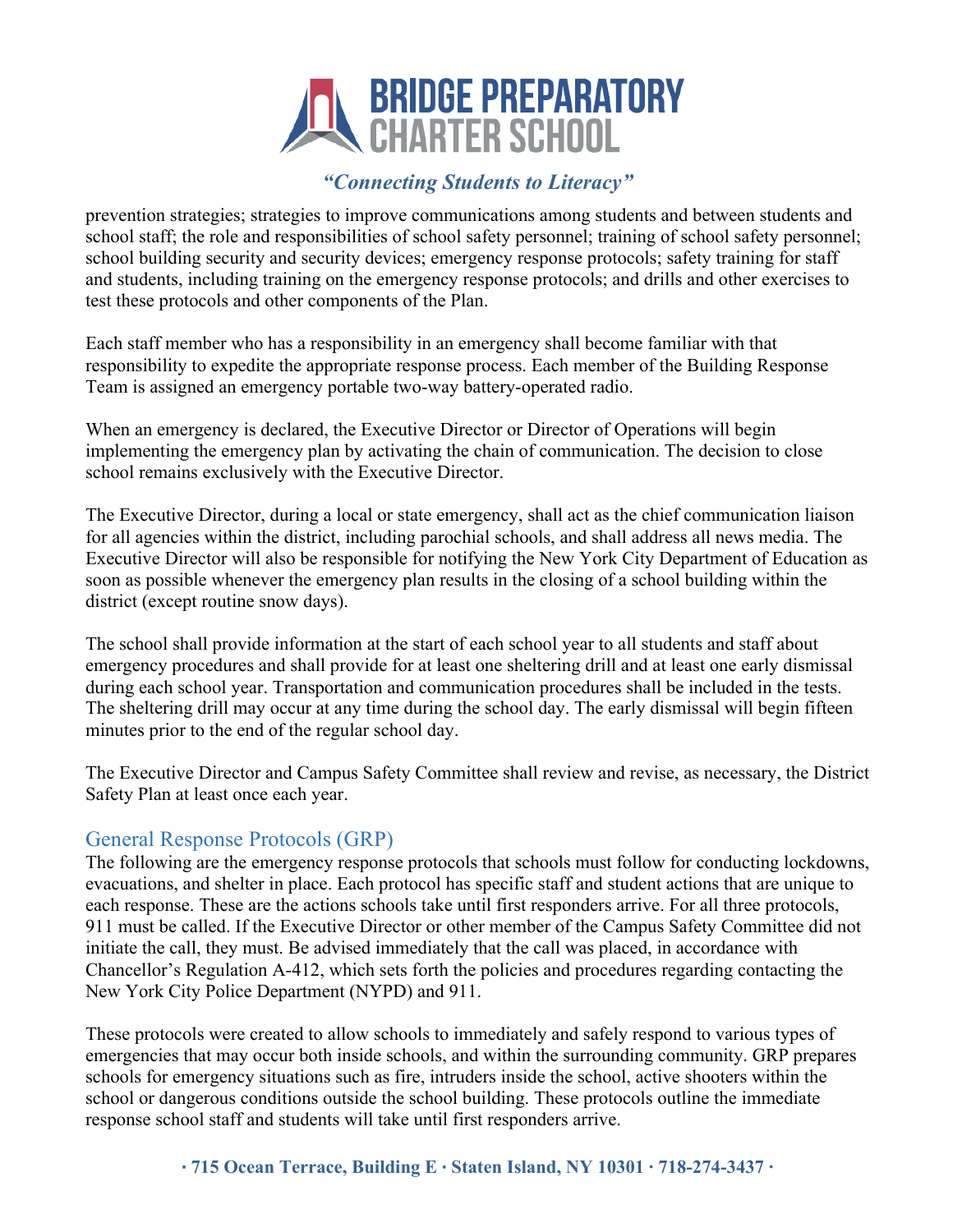

In an emergency, all employees have a responsibility to protect and maintain the health, safety, and welfare of the scholars. Staff members may be assigned to accompany and supervise students. Ordinary rules of work hours, work site, job descriptions and any other contractual provisions are subject to state, county, or local directives. Staff members involved in the response shall continue their response actions until the emergency is ended.

## Drills

Bridge Prep will conduct twelve (12) evacuation drills during the school year eight (8) will be evacuation drills and four (4) will be lockdown drills. Of these twelve (12) drills, eight will need to be completed by December 31 for each calendar year. In addition, the annual drill schedule will include one early dismissal drill. The Building Response Team carries out their responsibilities during the drills

## Lockdown (Soft/Hard)

Soft Lockdown implies that there is no identified imminent danger to the sweep teams. Administrative teams, Building Response Teams, and NYPD School Safety Agents (SSA) will mobilize to the designated command post for further direction. Hard Lockdown implies that imminent danger is known, and NO ONE will engage in any building sweep activity.

The following will be announced: "Attention: We are now in a Soft/Hard Lockdown. Take proper action." (Repeated twice over the PA system.)

All individuals, including SSA, will take appropriate lockdown action and await the arrival of first responders.

*Students are trained to:* Move out of sight and maintain silence.

#### *Teachers are trained to:*

- Check the hallway outside of their classrooms for students, lock classroom doors, and turn the lights off.
- Move away from sight and maintain silence.
- Wait for first responders to open door, or until hearing the "All Clear" message: "The Lockdown has been lifted," followed by specific directions.
- Take attendance and account for missing students by contacting the main office.

## Evacuation

The fire alarm system is the initial alert for staff and students to initiate an evacuation. However, there may be times when the PA system and specific directions will serve as the alert initiating an evacuation. Announcements will begin with "Attention," followed by specific directions. (Repeated twice over the PA system.)

*Students are trained to:* Leave belongings behind and form a single file line. In cold weather, students should be reminded to take their coats when leaving the classroom. Students in physical education attire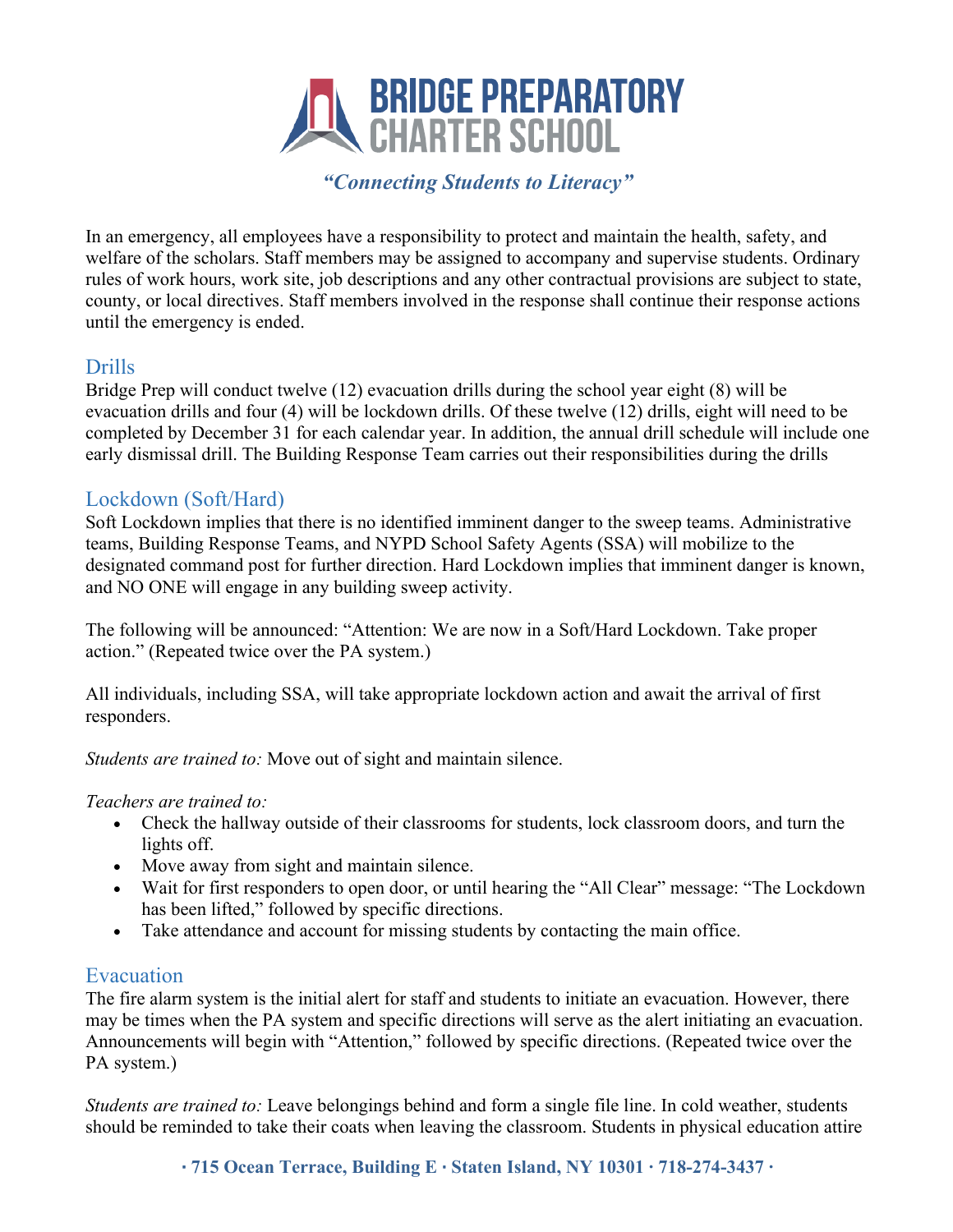

WILL NOT return to the locker room. Students without proper outdoor attire will be secured in a warm location as immediately as possible.

*Teachers are trained to:* 

- Grab evacuation folder (with attendance sheet and Assembly Cards).
- Lead students to evacuation location as identified on Fire Drill Posters. ALWAYS LISTEN FOR ADDITIONAL DIRECTIONS.
- Take attendance and account for students.
- Report injuries, problems, or missing students to school staff and first responders using Assembly Cards.

## Shelter-In

The following will be announced: "Attention: This is a Shelter-In. Secure all exit doors." (Repeated twice over the PA system.)

#### *Students are trained to:*

- Remain inside of the building.
- Conduct business as usual.
- Respond to specific staff directions.

*Teachers are trained to:* Increase situational awareness + Conduct business as usual.

The Shelter-In directive will remain in effect until hearing the "All Clear" message: "The Shelter-In has been lifted," followed by specific directions.

Building Response Team members, floor wardens, and Shelter-In staff will secure all exits and report to specific post assignments. These staff and their specific responsibilities are outlined in each Building Safety Plan.

## **HOLD**

Hold is initiated when there is a condition inside the school building, and the immediate need to address the condition requires staff, students, and visitors to remain in place and conduct business as usual until the "All Clear" is announced.

Hold might be initiated to manage an incident in the building that does not place the school community in danger, or whenever directed by First Responders.

Hold does not replace a soft or hard lockdown. Upon hearing the Hold announcement:

*Staff must:* 

- Lock the door.
- Hold in their current location.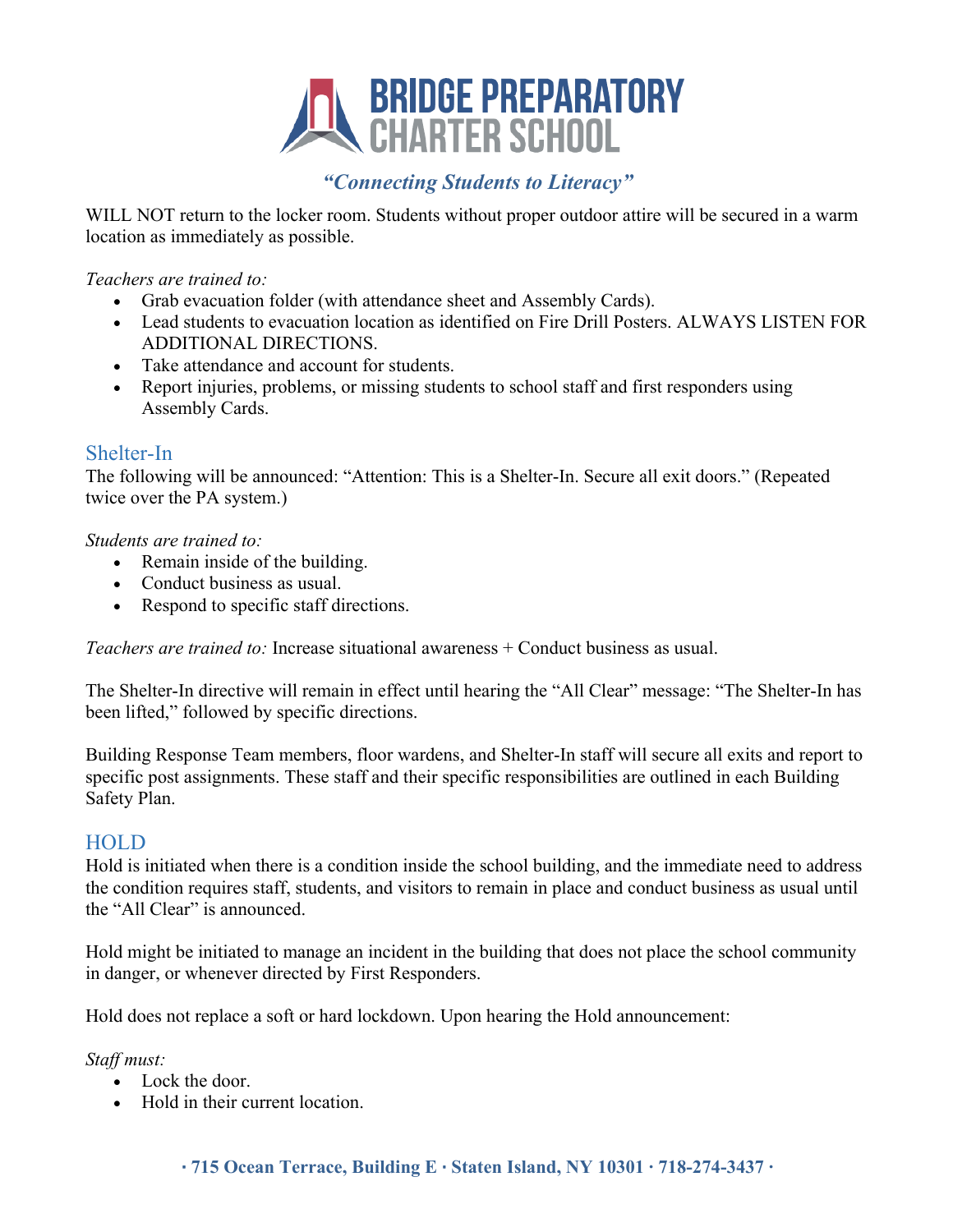

• Contact the main office to report any students who were out of the class when the Hold was announced.

*Students/staff must:* 

- Remain where they are until the "All Clear" announcement is made.
- Ignore any bells that usually signal the end of the class.
- Remember that there is no use of the classroom pass, and everyone must remain in place until the Hold is lifted.

#### **GENERAL GUIDELINES**

Six steps which are standard responses to any emergency in schools are: Summon Expert Help; Administer First Aid; Follow Instructions of the Expert; Evacuate to a Safe Place; Shelter inside the Building; and Send Everyone Home (Go Home). Obviously, all six steps will not be utilized in every emergency. Indeed, some are part of the planned response to a school emergency. Definitions

- Summon Expert Help: Clearly, in most emergency situations, the need for expert help is evident. Fires are fought by firefighters; acts of violence and intruders are handled by police, and heart attack victims must be provided proper medical care.
- Administer First Aid: First aid is usually defined as treatment that will protect the life of a victim and provide comfort until more expert help is secured.
- Follow Instructions: Once expert help has arrived, those experts are usually "in charge." At that time, the procedure is to follow instructions of the expert.
- Evacuate to a Safe Place: Evacuation may mean only going outside, away from the building and waiting until the danger has passed. In some circumstances, however, the nature or duration of the emergency may require transportation and temporary housing of the occupants in some other building.
- Shelter Inside the Building: There are circumstances when it is safer to stay inside the building than to go outside. For example, the sheltering procedure is called for during severe electrical storms, or radioactive emergencies.
- Go Home: Like evacuation, early dismissal or "go home" is a procedure for evacuating scholars from a building and uniting them with their families or other responsible surrogates designated by the parents.

## **BOMB THREAT**

Bomb threat procedures are outlined in detail in each building's Safety Plan.

## Response to Threats and Criminal Acts

The BRT and all school staff must be prepared to respond to threats or acts of criminal behavior, by students, school personnel and visitors, from physical assaults to bomb threats. The procedures for notifying law enforcement officials of school-related incidents, crimes committed by students or school employees, or medical emergencies are contained in Chancellor's Regulation A-412 and other polices. As outlined above, the General Response Protocols (GRP) will be. Used to respond to all threats and acts of violence, along with an immediate response by staff and 911 first responders. Upon arrival, all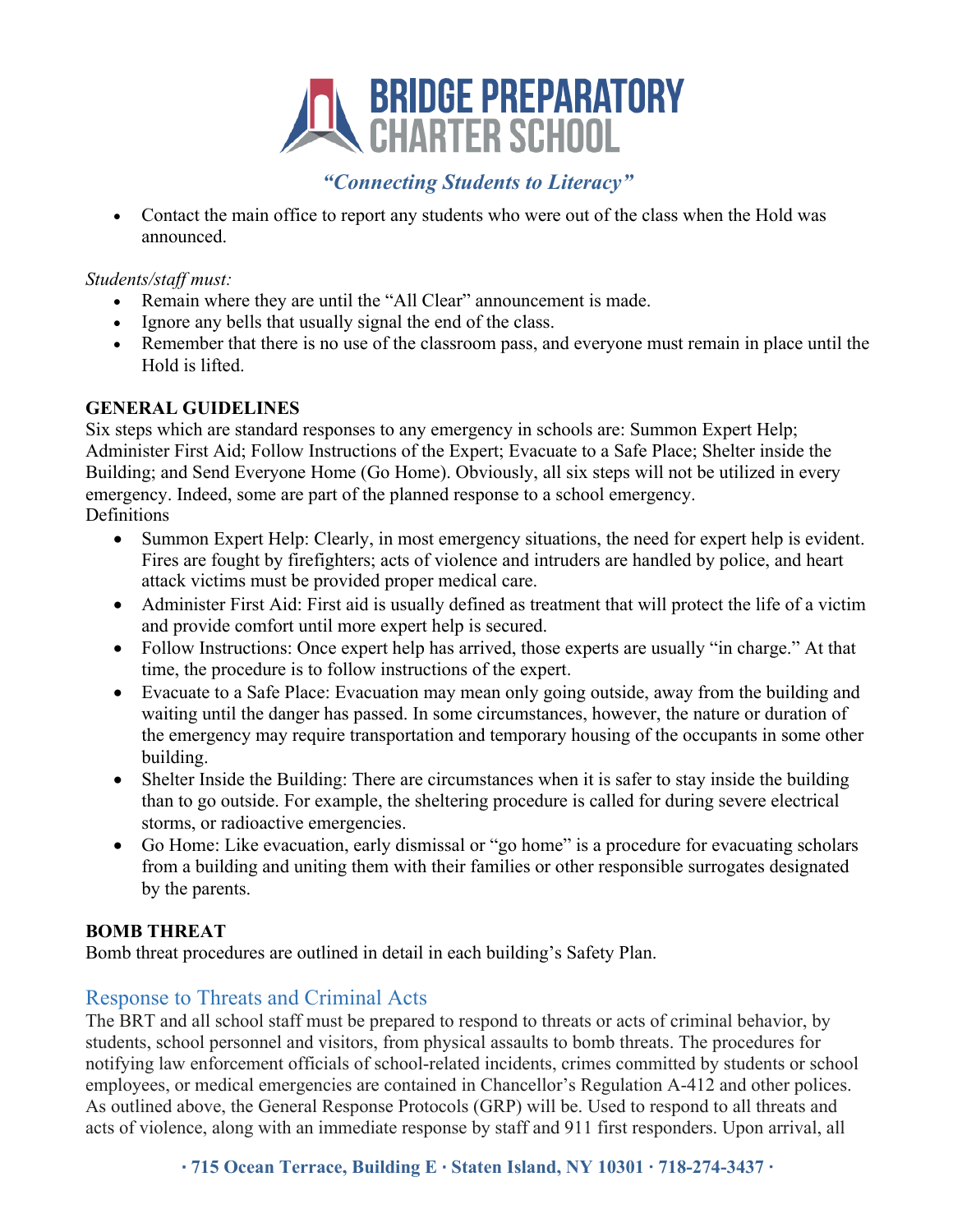

district and emergency response efforts will be coordinated with school officials and SSA to provide incident specific support.

When a student engages in behavior that poses a substantial risk of injury to the student or others, school officials must make every effort to safely de-escalate the behavior by using strategies and interventions for addressing behavioral crises and utilizing the in-school and community resources identified in the school's Crisis De-escalation Plan. Additionally, the parent must be given an opportunity to speak with the student if safety considerations permit. If the situation cannot be safely addressed, the principal/designee must call 911 as set forth in Chancellor's Regulation A-411.

## School Safety Personnel

In September of 1998, the DOE, the Chancellor, and the City of New York entered into an agreement to implement a joint program between the DOE and the NYPD, under which school security functions including the selection, deployment, training, evaluation, and management of school security personnel would be the responsibility of NYPD. This agreement was subsequently continued and then modified on June 19, 2019.

The revised MOU continues the framework for providing security in DOE schools and addresses the role of school administrators, SSA and NYPD in maintaining a safe and secure school environment; emphasizes the school's primary role in addressing student misconduct; defines the circumstances for when school staff should contact SSA to address student misconduct; provides for training of SSA and NYPD officers, including in de-escalation; includes procedures for when and how NYPD can question students on school property; includes expectations regarding when an arrest or summons can be issued with the least restraint necessary; and provides for use of diversionary or alternatives to arrest or the issuing of a summons.

## Parent Notification

The threat to commit or the actual commission of an act of violence at a school affects an entire school community. In the event of threats or acts of violence, school officials must be prepared to contact the appropriate law enforcement agencies (as set forth above). Pursuant to Chancellor's Regulation A-415 parents, staff, and elected officials may voluntarily subscribe to receive emergency notifications through electronic text messages, phone calls, and/or electronic mail through NotifyNYC. In addition, the Executive Director may employ the use of school specific notification systems to alert parents and the school community of specific emergencies occurring at the school. At Bridge Prep, this system is use of our school wide system, Remind.

## Building-Level School Safety Plan

Pursuant to Chancellor's Regulation A-414, every school on a DOE campus/building must establish a School Safety Committee for developing a building-level school safety plan. As set forth in each school safety plan, every school is required to establish a Chain of Command and multiple teams, including, a Building Response Team and a Crisis Team, and to designate administrative staff, who coordinate the school's response in emergency situations. As noted above, this plan was created and established in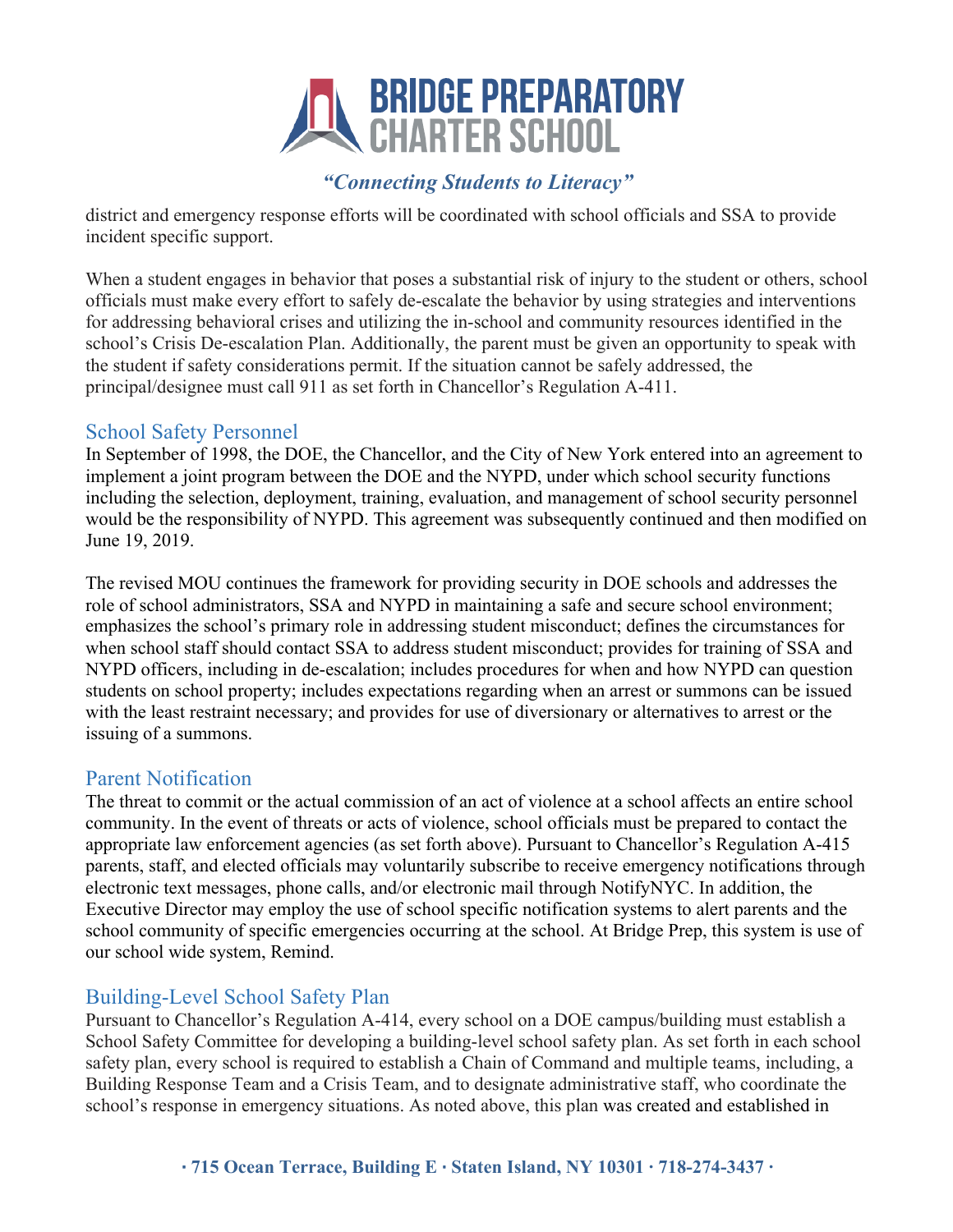

collaboration with other school in our building, operated by the New York City Department of Education ("NYC DOE").

The plan also describes, among other things, the school's building entry and visitor control procedures; security assignments and schedules; intruder procedures; emergency communications systems, including the names and telephone numbers of appropriate law enforcement personnel; missing student protocol; procedures for responding to door alarms; and evacuation procedures for all students, including those with limited mobility. Each plan describes the Building Response Team's roles and training to address all emergency response protocols for students and staff. Each building level plan establishes the protocols for responding to emergency situations, such as hazmat spills, intruders, bomb threats, hostage-taking or shooting, including whether to evacuate, shelter-in, or lockdown. Building level plans are consistent with a safety plan template developed by the NYC DOE's Office of Safety and Youth Development (OSYD) and must be updated annually. Building level safety information that can be shared with staff and families is available, upon request, from the Executive Director. Pursuant to state education law, building level emergency response plans must be confidential and must not be disclosed.

#### **RESOURCES INCLUDED IN THE SCHOOL SAFETY PLAN**

- Building Floor Plans
- Local emergency responders: Police 911; Fire / Ambulance 911
- Building Level Emergency Response Plans
- Response to Serious Violent Incidents.
	- Serious violent incidents are defined by the Commissioner of Education as incidents of violent criminal conduct that are, or appear to be, life threatening and warrant the evacuation of scholars and/or staff because of an imminent threat to their safety or health, including but not limited to: riot, hostage taking, kidnapping and/or the use of threatened use of a firearm, explosive, bomb, incendiary device, chemical or biological weapon, knife or other dangerous instrument capable of causing death or serious injury.

#### **SPECIFIC PROCEDURES**

- 1. Assess the situation
	- a. Assaults and Fights
		- i. Call 911 to request police assistance immediately when assailant is armed, if assailant is an outsider, or if the situation warrants.
		- ii. Is there a continued danger to the individuals already involved or to any other potential victims?
		- iii. Determine the identity, number, and location of victims.
		- iv. Determine the need for first aid and medical response. Determine the need for Hold-In Place procedure.
- 2. Move others to safety If the assailant has not been contained and continues to be a threat to others, initiate Lockdown or Lockout procedures as appropriate, call 911.
	- a. Fights
		- i. Intervening and managing physical altercations and/or fights require making a judgment call. Individual circumstances will determine the priorities of your interventions. Interventions may include:
		- ∙ **715 Ocean Terrace, Building E** ∙ **Staten Island, NY 10301 ∙ 718-274-3437 ∙**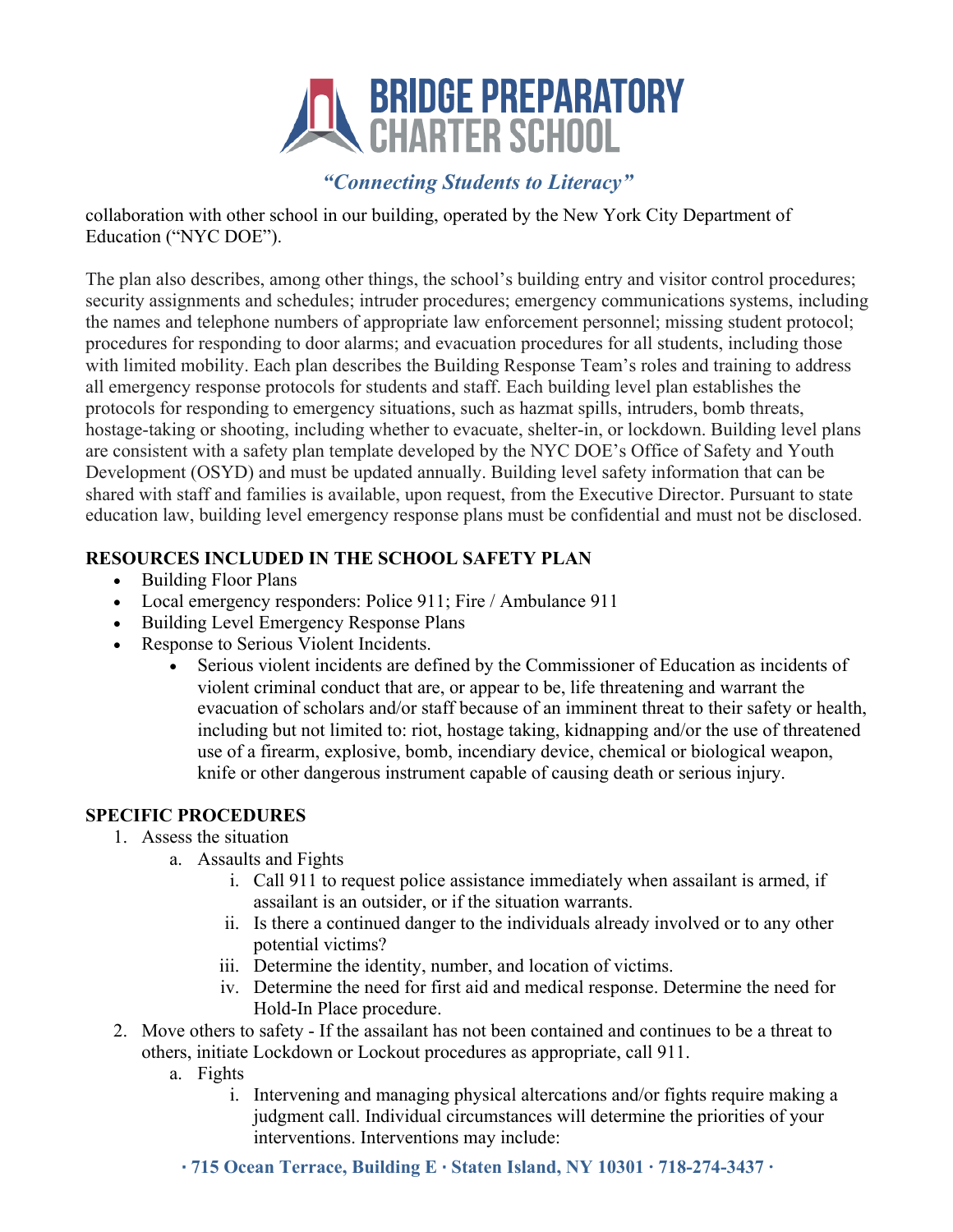

- 1. Disperse the crowd or bystanders and ensure the safety of the students.
- 2. Call for help and assistance in managing the incident.
- 3. Focus on defusing the fight.
- 4. Use proximity and voice.
- 5. Separate the individuals fighting by telling one to go into a nearby room or other location.
- 6. Attend to medical needs.
- 7. Use common sense when intervening with individuals who are dangerous.
- 3. Provide first aid for victim(s) using medically trained staff. Call 911 for medical assistance if warranted. Direct someone to the main entrance to direct the ambulance staff to the victim.
- 4. Interview participants and/or bystanders to gather information on the event. The police will need details/take statement(s) as Assault/Battery are chargeable offenses.
- 5. The parents, guardian (or spouse/family member of employee) of any participants should be notified as soon as possible.
- 6. The Executive Director should be contacted as soon as possible for events involving serious injury or criminal acts. The Executive Director, or designee, will handle all media and community inquiries into the event(s).
- 7. Convene Crisis Response Plan as needed to inform staff/students and coordinate counseling services as the situation warrants.

## Biological Agent or Poisonous Substance Threat

If you receive a letter, package or container claiming to be infected with a Biological Agent (e.g., Anthrax) or Poisonous Substance or phone call saying there is such a threat present at your location, **YOUR FIRST ACTION SHOULD BE TO CONTAIN THE THREAT TO AS FEW PEOPLE AND AS SMALL AN AREA AS POSSIBLE**. This is accomplished by the following:

Immediately isolate the threat by not moving the letter, package, or container from its original location.

- 1. Move people away from the immediate area and do not allow ANYONE to touch or move the threat.
- 2. Close doors and windows to the area and lock the room, if possible, to avoid others accidentally contacting the threat. Those individuals originally present when the threat was discovered should remain nearby and not in contact with uninvolved individuals. They will not receive an additional exposure if the threat remains undisturbed.
- 3. Notify the Director of Operations and Call 911 and advise the operator of your situation. Remain on the line until instructed to hang up.
- 4. Director of Operations will notify Executive Director.
- 5. It is not necessary to confine students to classrooms, evacuate the building, or directly send students to a predetermined assembly area within the school unless these actions aid the response efforts of the emergency service responders, or these efforts will eliminate possible exposure to the threat if it is widely disseminated through the building or its location within the school is unknown. If the potential exists for a distribution through the building, the air circulation system(s) will be shut down and the area or building evacuated.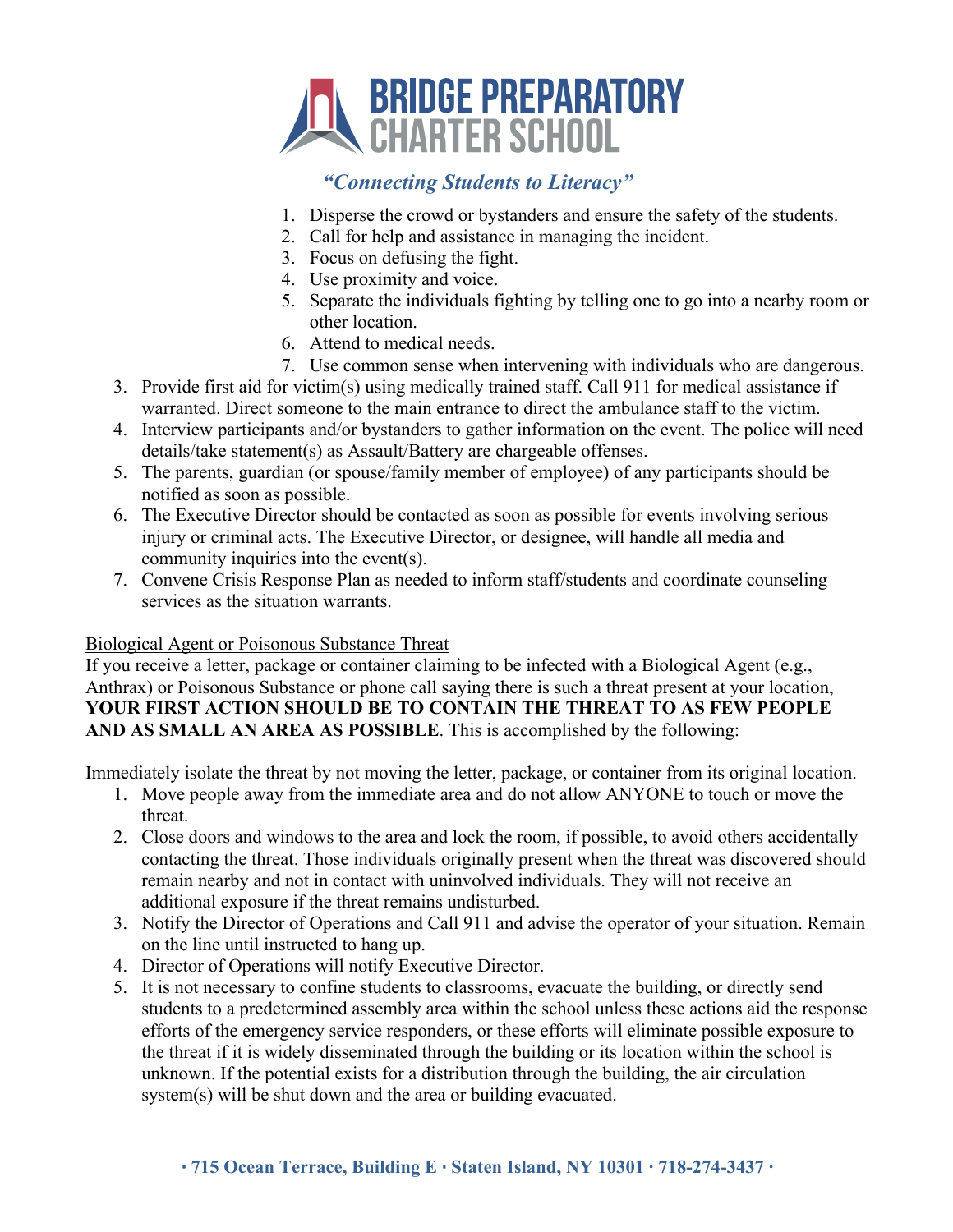

- 6. The heating, ventilation and air conditioning systems within the building will be shut down if the threat was directed at the HVAC system or the package/container was found within the HVAC system.
- 7. Individuals who came in direct contact with the threat should be advised not to eat, drink, smoke, or chew, rub their eyes, ears, nose or mouth or place their hands near their face.
- 8. Law enforcement and health officials will advise if any additional precautions need to be undertaken by any potentially exposed individuals or if specific cleanup procedures should be utilized.

#### Dangerous Persons

These procedures are a guide in responding to a situation in which a student, staff member, or outsider is armed, has assaulted, or threatened another person, or is behaving irrationally. The first person to meet the individual suspected of being a threat should use common sense and remain calm. Remember, if the person is armed, then he/she is in control, and the staff should do what he/she request.

- 1. Institute Lockdown and then CALL 911, give as much information as possible on the location, identity, and description of the individual. Do not hang up until told to do so. Notify a School Director immediately. Executive Director should be notified as soon as situation allows.
- 2. Try to remain calm. Speak calmly and reasonably. Encourage the person not to act hastily. Be reassuring and non-threatening.
- 3. Reassure others and try to keep people calm.
- 4. As quickly as possible, move anyone away that is not directly involved with the incident.
- 5. If the person attempts to leave the building, allow this. Observe whether a car is used and note license number and description of vehicle.
- 6. If the person attempts to leave the building with a student or member of the staff, be cautious in trying to intervene. Remember that the most important consideration is the safety of all students and staff.
- 7. Try to gather as much detailed information as possible. As the situation allows and without putting anyone in danger, try to determine:
	- a. Location, identity, and detailed description of individual(s) & weapon(s)
	- b. Identify witnesses
	- c. Determine number and location of victims
	- d. Any pertinent background information on individual, including possible reason for carrying out actions
- 8. When police arrive, they will take control of the situation. Have master keys, a floor plan and site map of the school available for the police. Provide all available information.
- 9. Initiate follow-up district communications, public information, and crisis counseling.

## Hostage Situation

If there is a hostage situation the procedures for Dangerous Person, above, will be followed. This means all staff/students/visitors are to take refuge. Follow Lockdown Procedures. If the danger is confined, responding law enforcement agencies may recommend an orderly evacuation of certain sections/areas away from the danger.

- 1. First person on scene
	- a. Identify hostage situation
		- ∙ **715 Ocean Terrace, Building E** ∙ **Staten Island, NY 10301 ∙ 718-274-3437 ∙**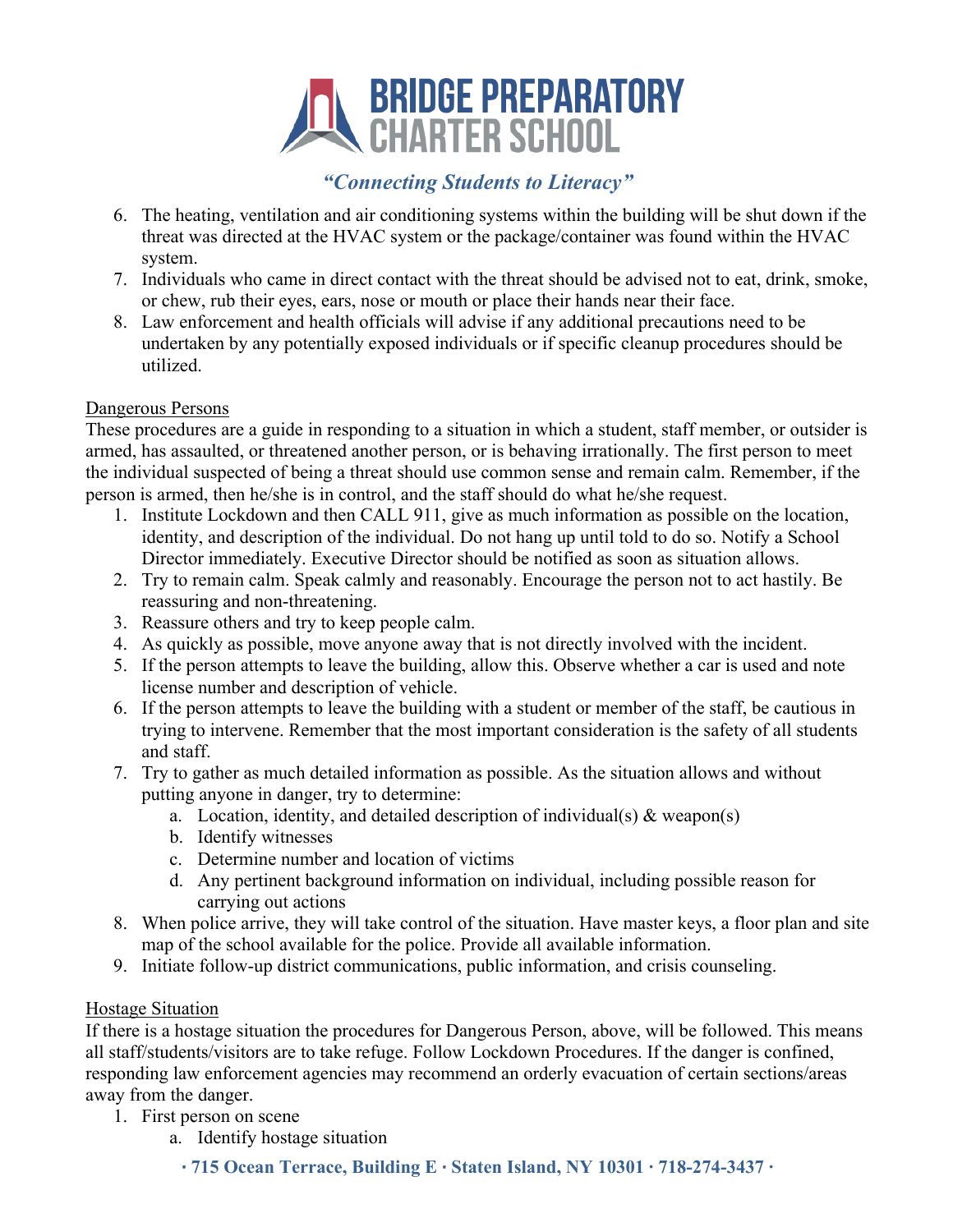

- b. Notify Director of Operations or Executive Director
- 2. Executive Director/ Director of Operations
	- a. Announce a Lockdown.
	- b. Call 911 and follow the instructions for handling intruder(s)
	- c. Notify the Building Response Team
	- d. Notify the Campus Safety Committee
- 3. Upon arrival of police officials, implement the following response actions as necessary.
- 4. The police will determine the termination of the emergency.

#### Intruder

- 1. First person on scene- Identify intruder situation
- 2. Executive Director/ Director of Operations
	- a. Announce a Lockdown.
	- b. Call 911 and School Safety and follow their instruction for handling intruder(s) and ensuring safety of students and staff.
	- c. Notify the Building Response Team and Campus Safety Committee.
	- d. Inform team of situation and actions taken.
	- e. Based on advice of police, confront the intruder
	- f. Escort intruder out of the building
- 3. Police determine the termination of the contingency.

#### Kidnapped Person

- 1. Identify kidnapping incident first person on the scene.
- 2. The School Director or designee will take the following actions;
	- a. Announce a Lockdown.
	- b. Call 911 and advise them of the situation. Follow their instructions.
	- c. Notify Executive Director.
- 3. In coordination with police, notify parents or spouses of individuals who are or could be kidnapped.
- 4. Prepare official response in the event of media making an inquiry.
- 5. Police to determine the termination of emergency.
- 6. Develop attendance procedures to account for pupils and for unscheduled releases during school.

#### Student Elopement and Wandering

**Elopement:** A student leaving an assigned area without permission from or knowledge of staff, often to escape and/or avoid a school-related situation or task.

**Wandering:** Meandering which results in a student getting lost, leaving a safe environment or entering an inappropriate place, often due to the student's inattention or distractibility.

- 1. Prevent the occurrence of wandering and elopements.
- 2. Staff should intercede when a student appears to be unsupervised.
- 3. Take appropriate action so that the child is redirected to the supervised activity or location.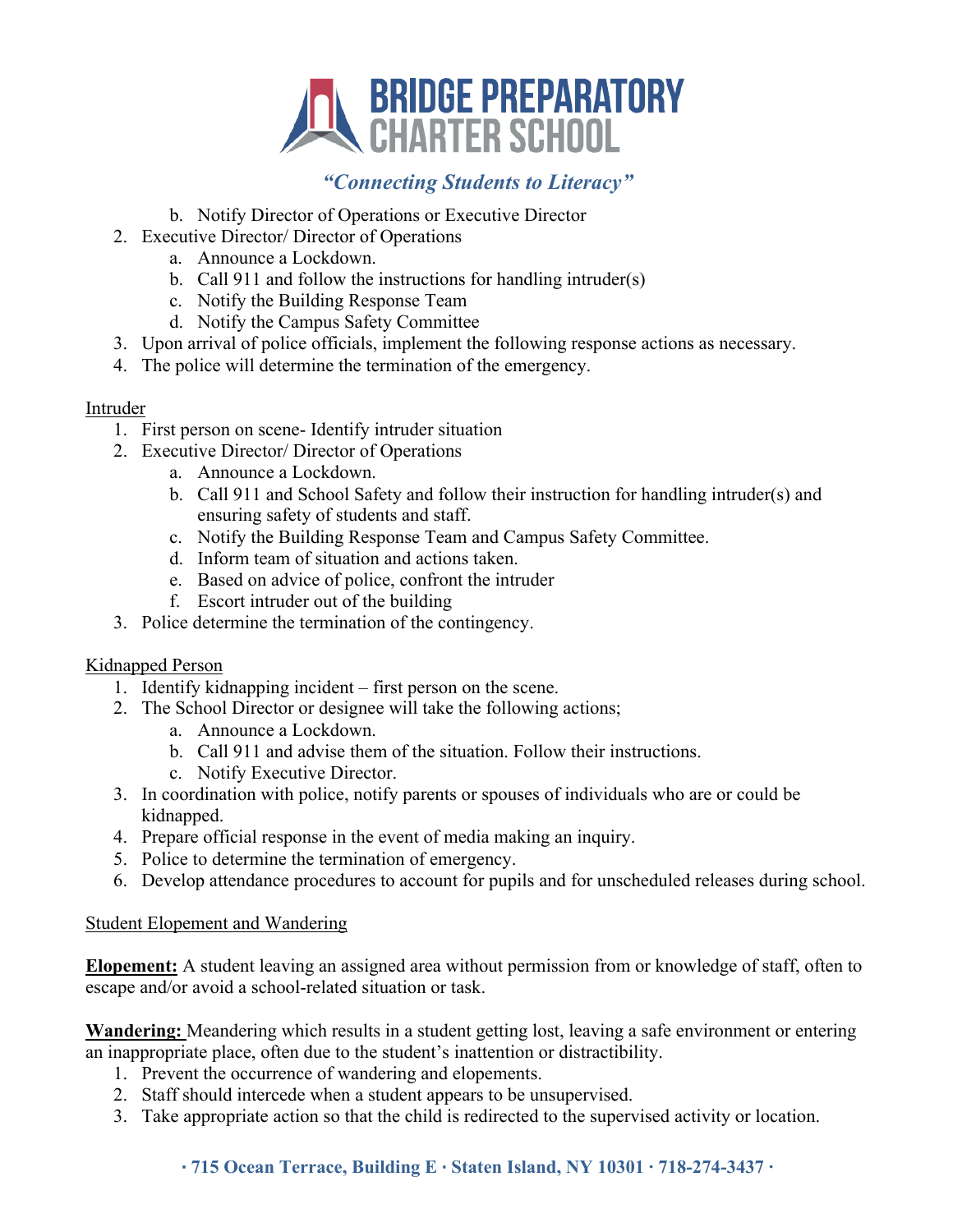# **EN BRIDGE PREPARATORY**<br>CHARTER SCHOOL

# *"Connecting Students to Literacy"*

- 4. Report any unsafe or inappropriate behavior about a student to administration or staff working with that student.
- 5. Ensure that staff members are assigned strategically to areas around the school buildings during arrival, dismissal, lunch, recess, and other transitions to minimize chances of elopement.
- 6. If a student leaves the classroom, staff must ensure that adequate supervision is provided.
- 7. Establish a procedure to direct actions to be taken when an elopement does occur.
- 8. Notify the main office/administrator.
- 9. Initiate "Hold in Place"
- 10. Do an all call for 'insert student name' to come the main office.
- 11. Call the parents of child.
- 12. Initiate search team.
- 13. Announce that we are looking for "insert student name"
- 14. All staff should look outside their windows and in the hallway for the student
- 15. Any staff member not assigned to students at this time, come to office.
- 16. Conduct a coordinated search both in the building and on school grounds.
- 17. Have two people go in opposite directions outside of the school building starting and ending at the playground
- 18. Call the police (911) if a student has not been located in 5 minutes.
- 19. Have a picture of that child to show to law enforcement.
- 20. Notify Executive Director

## Epidemic/Food or Water Poisoning

- 1. School Nurse
	- a. Identify the problem as possible epidemic/food or water poisoning.
	- b. Notify Director of Operations and coordinate with Main office.
- 2. Director of Operations
	- a. Notify Executive Director and New York City Health Department
	- b. Follow directives of Office of School Health and other public health officials, recognizing that public health officials have highest authority. Curtail or cease building operation as appropriate.
- 3. Director of Operations- Notify parents, staff, and students.
- 4. Public health officials- Monitor emergency.
- 5. Resources
	- a. Emergency Telephone Numbers: Fire/Ambulance 911
	- b. Building occupancy requires potable water. If water is undrinkable, cease operation of building unless equivalent provisions are made, including bottled water and single service disposable cups.
	- c. News media, public address system, Remind Message

## Fire/Explosion

- 1. First person on the scene:
	- a. Upon discovery or detection of smoke or fire, or in the event of an explosion, sound building fire alarm immediately.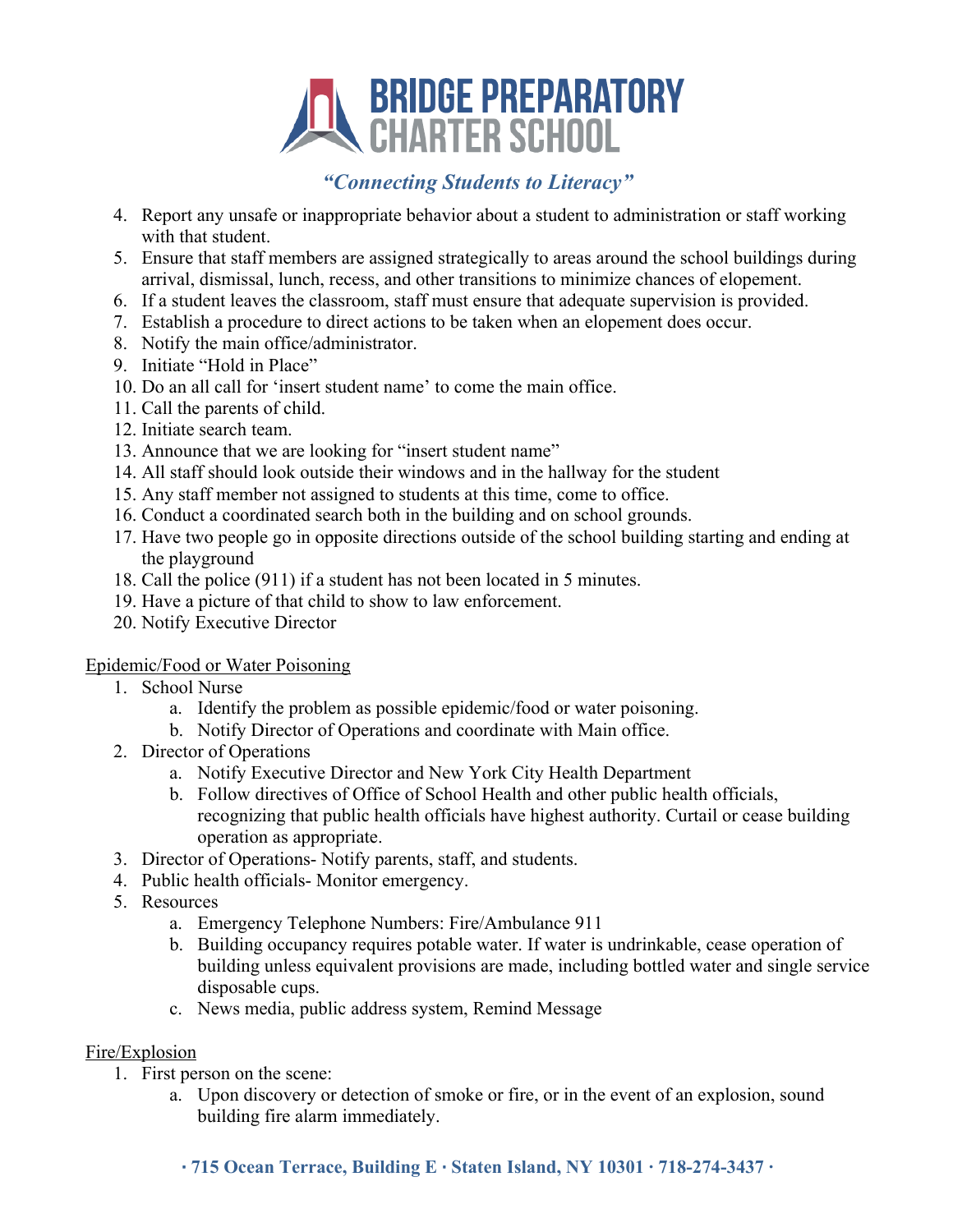

- b. Notify Director of Operations of what prompted fire alarm, location, and source of fire/explosion if known
- c. Summon Fire Department 911 give location of fire if known and entrance number to building.
- 2. Custodial Engineer
	- a. Report to Executive Director's office on any fire alarm.
	- b. Investigate source and contain fire, if possible or practical. Keep Building Administrator informed.
- 3. All building occupants on sound of any fire alarm, evacuate building in accordance with established emergency evacuation plans posted in each classroom. After evacuation, close doors behind you.
- 4. FDNY- Termination of emergency.
- 5. Executive Director- Resume, curtail, or cease building operations as appropriate. Notify staff, parents, and students.

Carbon Monoxide Alarm

- 1. All building occupants- On sound of any fire alarm, evacuate building in accordance with established emergency evacuation plans posted in each classroom. After evacuation, close doors behind you.
- 2. Director of Operations:
	- a. Summon Fire Department at 911 and give location of fire/alarm if known.
	- b. Notify Executive Director
	- c. Notify Custodian Engineer
- 3. Custodial Engineer- Investigate source and contain fire, if possible or practical. Keep building administrator informed of situation.
- 4. Executive Director: Alert Office of Pupil Transportation and Pioneer Bus Company of possible need to evacuate students and staff to another building or alternate location.
	- a. Upon fire department's arrival, advise of the situation and follow instructions.
- 5. FDNY- Termination of emergency.
- 6. Executive Director/Building Council: Resume, curtail, or cease building operations as appropriate. Notify staff, students, and parents.
- 7. Resources
	- a. Local Emergency Responders: Police 911; Fire / Ambulance 911
	- b. Zoned fire alarm system with enunciator panel.
	- c. Fire extinguishers serviced and charged.
	- d. Staff trained in First Aid, CPR and AED use.

#### Snow/Ice/Windstorm

- 1. Director of Operations
- 2. Monitor National Weather Service broadcast frequency and road conditions.
- 3. Notify Executive Director of impending situation.
- 4. School Director/Building Council
	- a. Curtail or cease all outdoor activities as appropriate.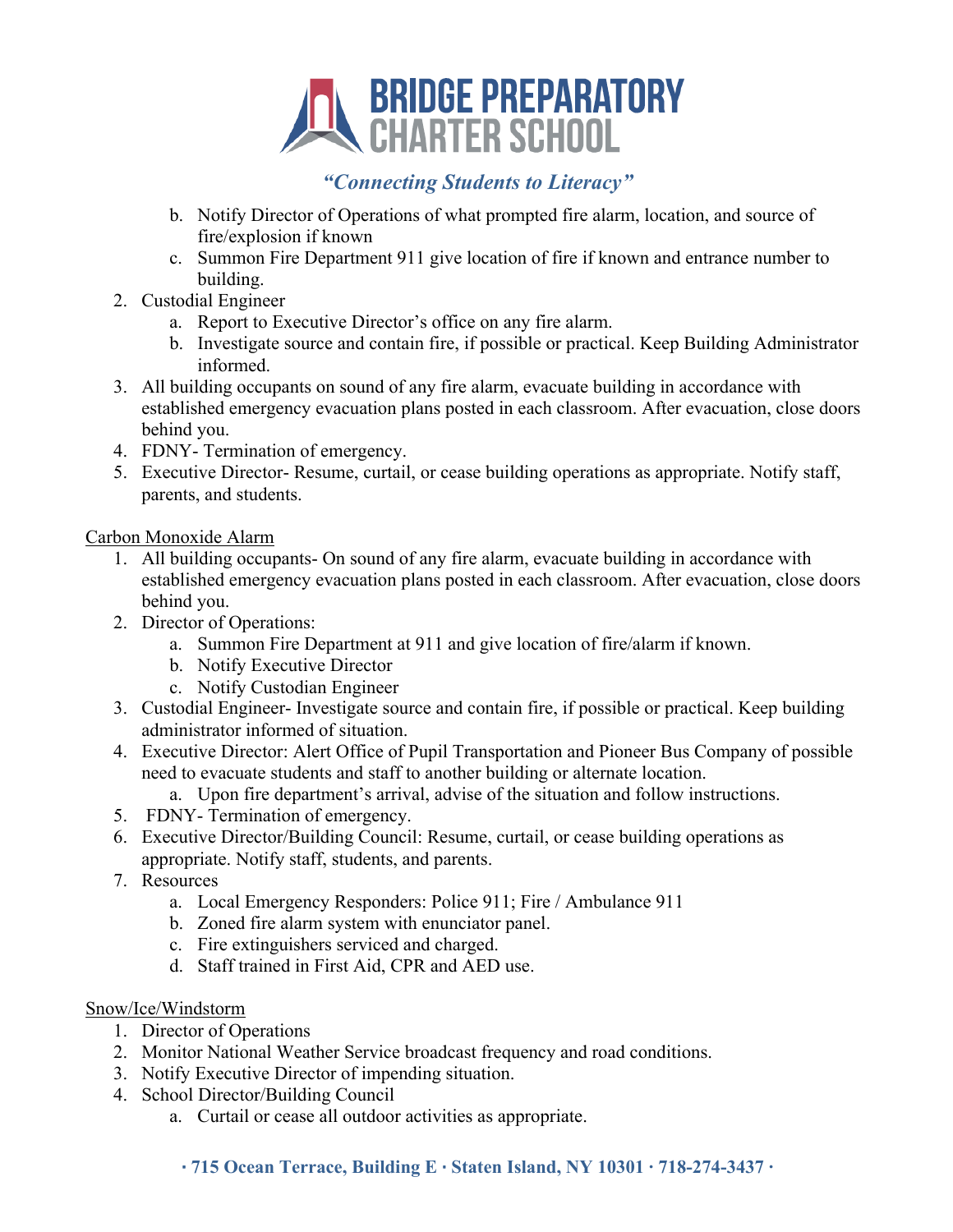

- b. Select appropriate Emergency Response Action and relay instructions to Building Council.
- 5. Executive Director- Terminate emergency as able.
- 6. Resources
	- a. National Weather Service app on smart phone.
	- b. Office of Pupil Transportation
	- c. Local emergency responders: Police 911; Fire/Ambulance 911
	- d. Staff trained in First Aid, CPR, and AED use.

#### Medical Emergencies

- 1. First person on the scene
	- a. Identify the situation. Who? What? Where?
	- b. Summon a Responsible Person (school nurse, School Director, Operations Team member)
- 2. Responsible Person
	- a. Calm and disperse other persons who are present.
	- b. Comfort the person and administer appropriate first aid.
	- c. Summon ambulance (911) if the situation warrants. Designate someone to meet emergency squad/ambulance outside the building to direct emergency personnel to the scene.
	- d. Notify School Director or Executive Director.
- 3. Custodial Engineer Clean up body fluids according to district "Procedure for Cleaning Up Body Fluid Spills".
- 4. Resources
	- a. School Nurse or responsible person capable of handling a medical emergency.
	- b. Local emergency responders: Fire/Ambulance 911
	- c. Staff trained in First Aid/CPR/AED.
	- d. Staff person(s) familiar with contingency plans.
	- e. Copy of district "Procedures for Cleaning Up Body Fluid Spills" see Appendix
- 5. If Narcan is used, complete "Narcan Utilization Reporting Form" and forward to school physician.

#### Hurricanes, Blizzards and Floods

- 1. School Director
	- a. Warnings and instructions may be relayed to the Executive Director and Building Council via the National Weather Service.
	- b. Implement the Emergency Response Action in coordination with above agencies.
	- c. Communicate selected emergency response action to Building Council, parents, staff and students.
	- d. Follow Executive Director's instructions.
- 2. Termination of emergency will be issued by Executive Director or Building Council, as appropriate.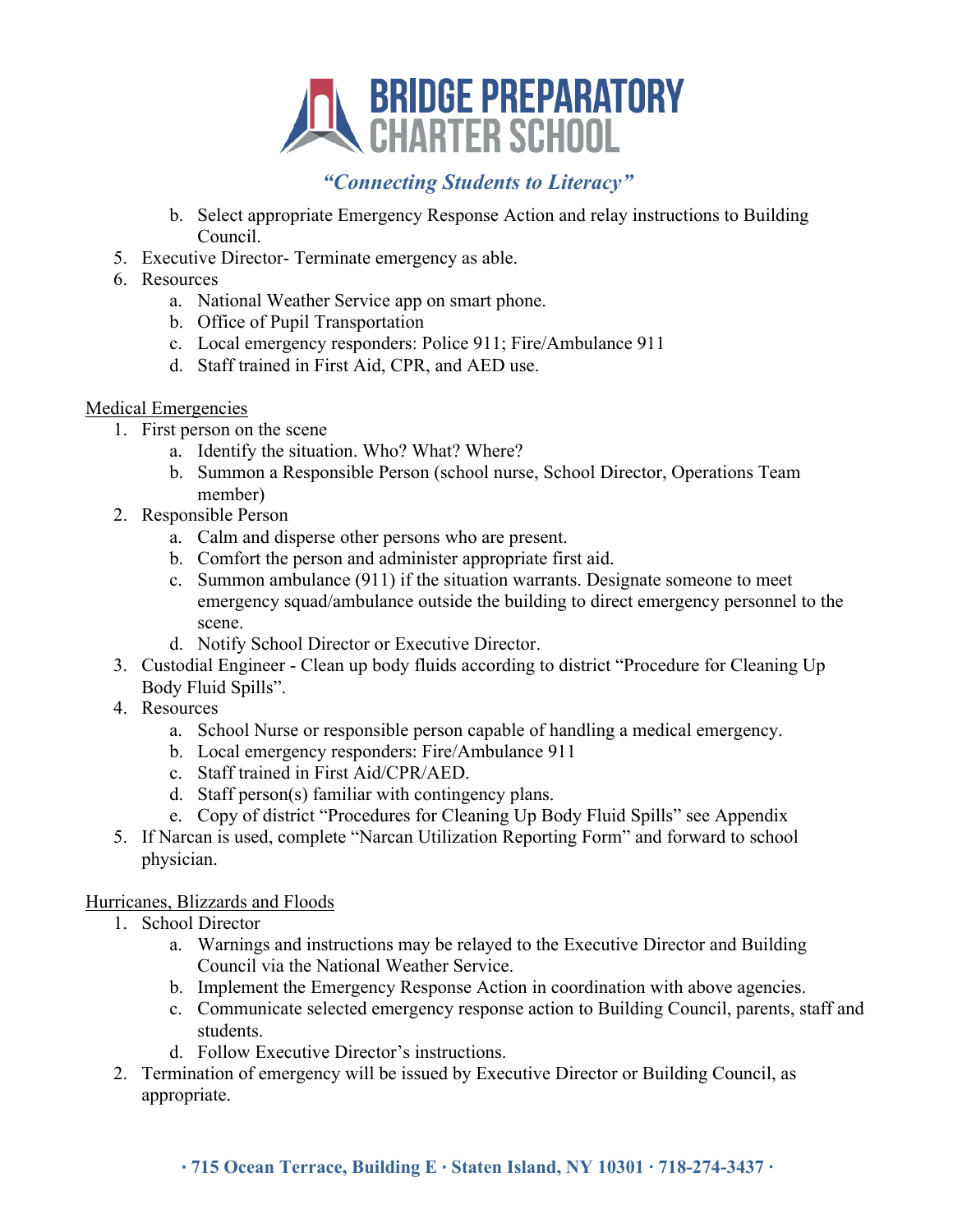

#### Earthquake

- 1. Building Occupants
	- a. If indoors when an earthquake occurs, do not try to leave the building. Stay inside against an inside wall or under sturdy furniture. Assume a tuck position with hands over the head. If you are outside, get away from the building, utility poles, and trees.
- 2. Building Staff
	- a. After an earthquake has occurred, check for injuries and fires or fire hazards and report status to Building Administrator. Report fallen power lines and gas leaks.
- 3. School Director/Building Council
	- a. Summon local emergency responders if needed.
	- b. Inform Executive Director of situation.
	- c. Instruct Custodial Engineer to shut down building systems (electricity, gas, and/or water) if damaged or leaking.
	- d. Evacuate building if safety of occupants is threatened; use discretion in event of electrical hazards.
	- e. Be aware that aftershocks often occur.
	- f. If a total breakdown of communications occurs, implement the most appropriate Emergency Response Action to the best of his/her ability using resources available.
- 4. Executive Director- Coordinate selected emergency response action with local, county and state agencies.
- 5. Termination of emergency will be issued by Executive Director or Building Council.

## Tornado Warning

- 1. School Director
	- a. Monitor emergency broadcast channel and weather service watches/warnings.
	- b. Relay selected emergency response action to Building Administrators, parents, staff, and students.
	- c. Cancel all outdoor activities and summon all persons into building.
	- d. Follow Executive Director's instructions.
	- e. Do not assemble occupants in gymnasiums, auditoriums, or cafeterias.
	- f. Give instructions to building occupants over public address system.
- 2. Building Occupants: Take shelter against inside walls away from any windows and under a table or desk in a tuck position with hands over the head.
- 3. Building Staff After tornado has passed, check for injuries and fires or fire hazards and report status to Building Administrator. Check for and report fallen power lines.
- 4. Building Council
	- a. Summon local emergency responders if needed. Inform Executive Director of situation.
	- b. Coordinate response action in coordination with local, county, or state agencies.
	- c. Communicate instructions to Building Council, parents, staff, and students.
- 5. Termination of emergency will be issued by Executive Director or Building Council, as appropriate.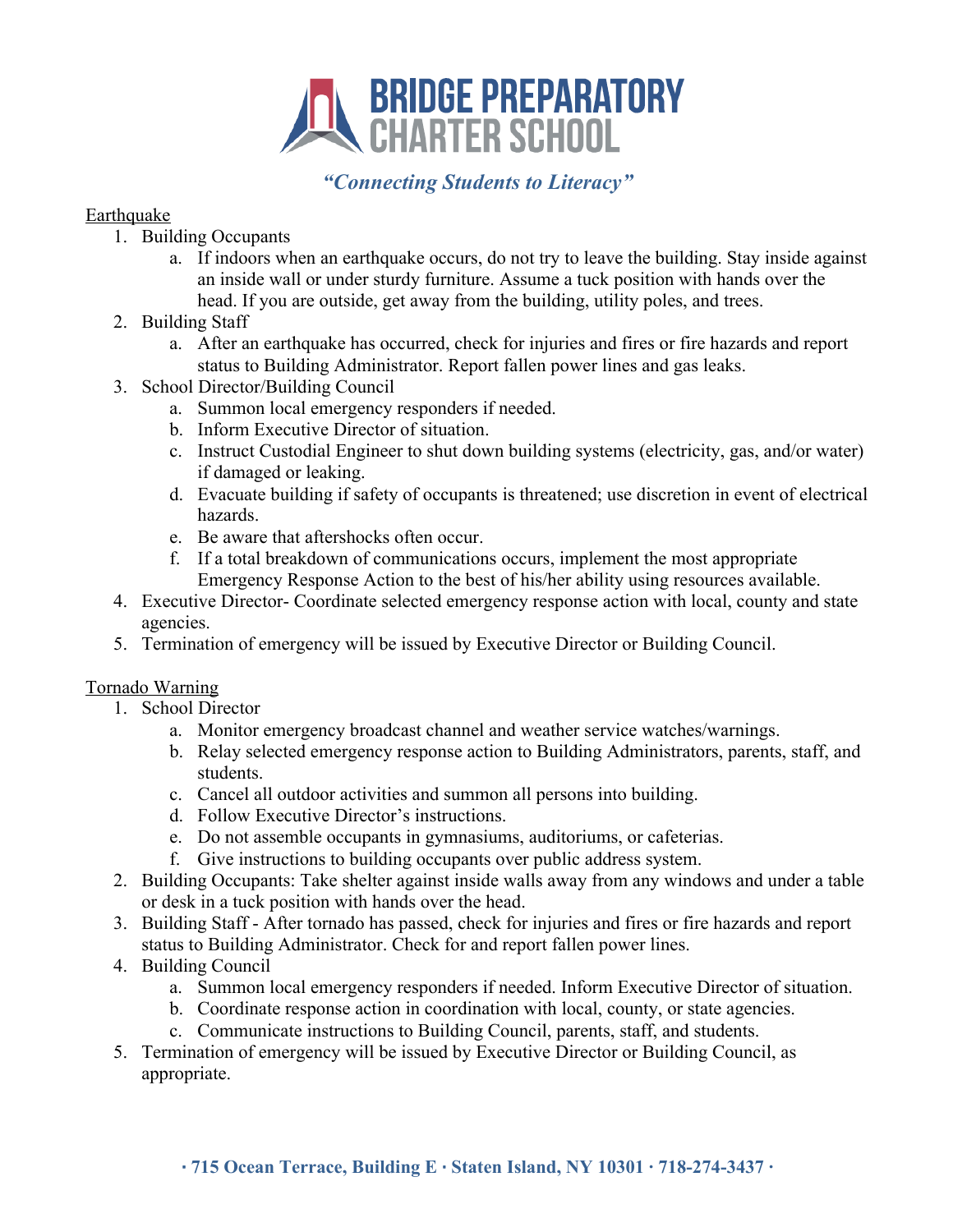

## Toxic Spill, Radioactive Incident, or Air Pollution

- 1. Executive Director:
	- a. Implement Response Action in coordination with local and county agencies.
	- b. Relay selected response action to Building Administrators, parents, staff, and students.
- 2. Building Council or School Director:
	- a. Cancel all outdoor activities and summon all persons into building.
	- b. Direct building staff to close all doors and windows within the building by using the public address system.
	- c. Direct building custodians to close all vents and shut off fans bringing outside air into the school.
- 3. Termination of emergency will be issued by Executive Director or Building Council, as appropriate.
- 4. Resources
	- a. Cell phones to connect to key administrators.
	- b. Radio tuned to National Weather Service frequency. Battery operated AM/FM radio/smart phone apps.
	- c. Local emergency responders: Police 911; Fire/Ambulance: 911
	- d. Staff trained in First Aid, CPR, AED use.

## Hazardous Materials

- 1. Upon discovery or detection of a fuel spill on school property, the first person on the scene will:
	- a. Notify Executive Director at 646-331-4561
	- b. Stop source of spill, if possible.
	- c. The Director of Facilities will evaluate the problem insofar as possible and stop source of spill, if possible, and commence remedial response, i.e. absorbent material
	- d. Executive Director, in conjunction with the Director of Operations, will decide whether to curtail or cease building operation as conditions warrant.
	- e. The Building Administrator will institute the correct Emergency Response.
	- f. Recovery: Custodian Engineer and Executive Director will direct cleanup work.
	- g. Termination of contingency will be issued by the Executive Director.
- 2. Resources
	- a. News media, email, text
	- b. Office of Pupil Transportation
	- c. Local emergency responders: Police 911; Fire/Ambulance 911

## School Bus Accident Procedure

In the event of a school bus accident or a mechanical problem resulting in an extended delay, the following procedures will be adhered to. Please note that Classical funds and provides Bus Attendants for all buses.

1. The priority is for the safety and welfare of the students involved. The driver and Bus Attendant will ensure that, whenever possible, the vehicle is parked in a safe location. Depending on the physical condition of the passengers and vehicle as well as the prevailing weather and road conditions, the driver will determine whether the students should be removed from or allowed to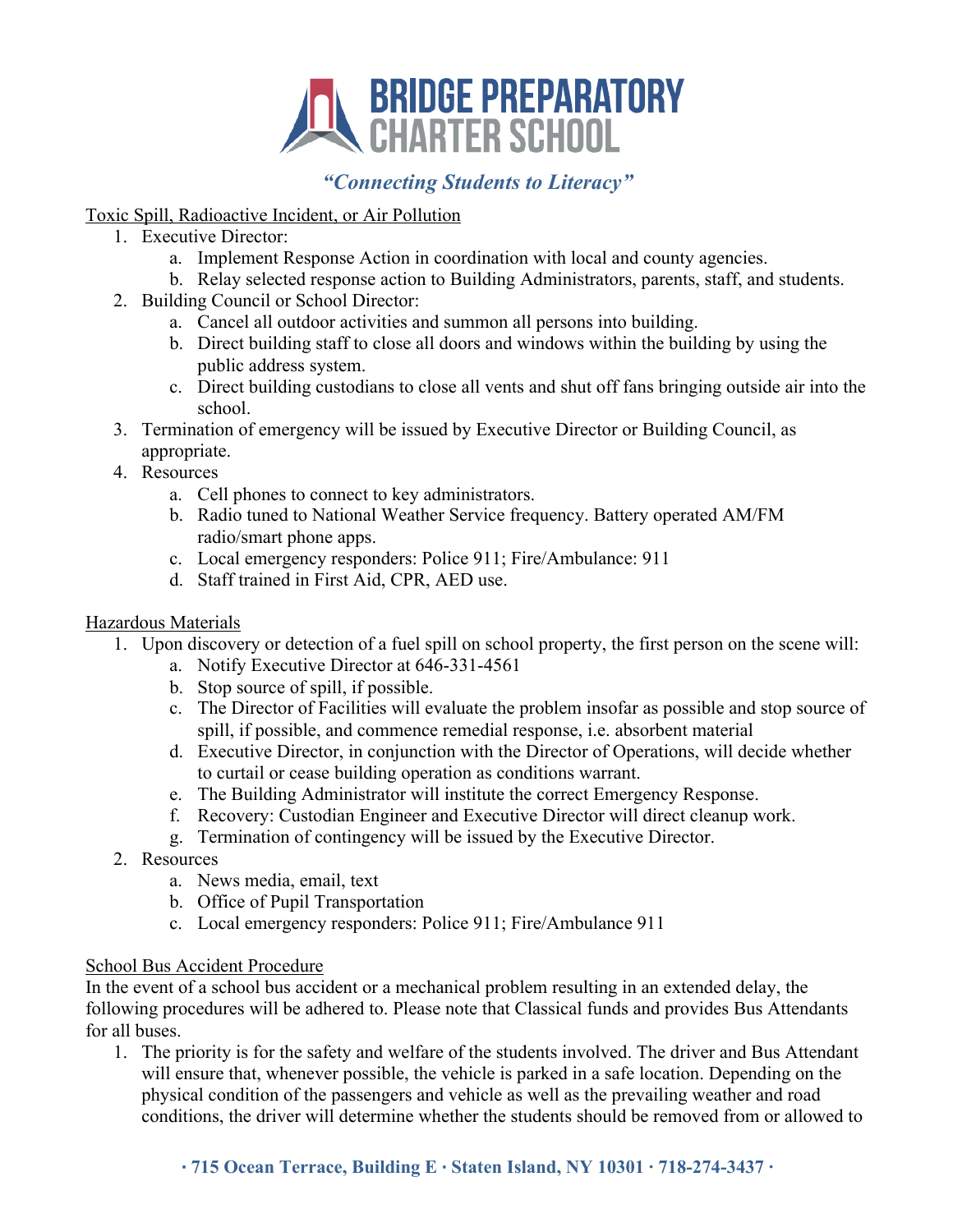# **EN BRIDGE PREPARATORY**<br>CHARTER SCHOOL

# *"Connecting Students to Literacy"*

remain on the vehicle. When circumstances require, the driver will use triangle reflectors to mark the scene.

- 2. Notify the Office of Pupil Transportation immediately as to the bus(es) involved, the magnitude and location of the accident, and whether students are on the school bus.
- 3. Record the names of all students. If any students/passengers are taken for emergency treatment, the names of those individuals will be recorded as well as their destination.
- 4. No accident is to be discussed or information released to any party unless required by the investigating authorities or approved by the District Office.
- 5. Submit to the Director of Operations, in an accurate and timely manner, a district accident report as per attached.
- 6. Executive Director
	- a. If the accident does involve students on one of our daily scheduled routes, the School Director will make arrangements to go to the scene to provide supervisory assistance and determine the need for medical assistance.
	- b. Contact, as soon as possible on the same day, the parents of students involved in the accident. This step also required for co-curricular trips.
	- c. Direct school nurse to meet with students involved to evaluate and report any injury. Contact parents of students involved for the completion of any accident reports needed.
- 7. Communication
	- a. Office of Pupil Transportation: 718-392-8855
	- b. Pioneer Bus Company: 718-984-8077
- 8. Resources
	- a. Two-way radio in each bus to contact Office of Pupil Transportation at any point along its daily route. First Aid kits.
	- b. Local Emergency Responders: Police 911; Fire / Ambulance 911
	- c. Emergency road flares or reflectors.

#### Restricted Use of Building

- 1. Executive Director/Building Council: Relocate educational program(s) displaced by a contingency which renders all or parts of a building unusable for school purposes.
- 2. For temporary quarters, consult Building Council.
- 3. Executive Director: Revise student transportation system as necessary.
- 4. Executive Director/Building Council: Notify staff, students, parents, and NYC Department of Education. Executive Director: Institute recovery as appropriate.

#### Unplanned Fire Alarm

- 1. All Building occupants: On sound of any fire alarm, all building occupants shall evacuate building in accordance with established evacuation routes posted in each room. Staff need to be aware that their situational awareness levels need to increase during an unplanned alarm. Staff should lead all students out of the building and to assigned areas. Be vigilant of your surroundings by observing and assessing your environment for threats and taking appropriate action to avoid those threats.
- 2. Custodial Engineer:
	- a. Summon Fire Department 911 and explain situation.
		- ∙ **715 Ocean Terrace, Building E** ∙ **Staten Island, NY 10301 ∙ 718-274-3437 ∙**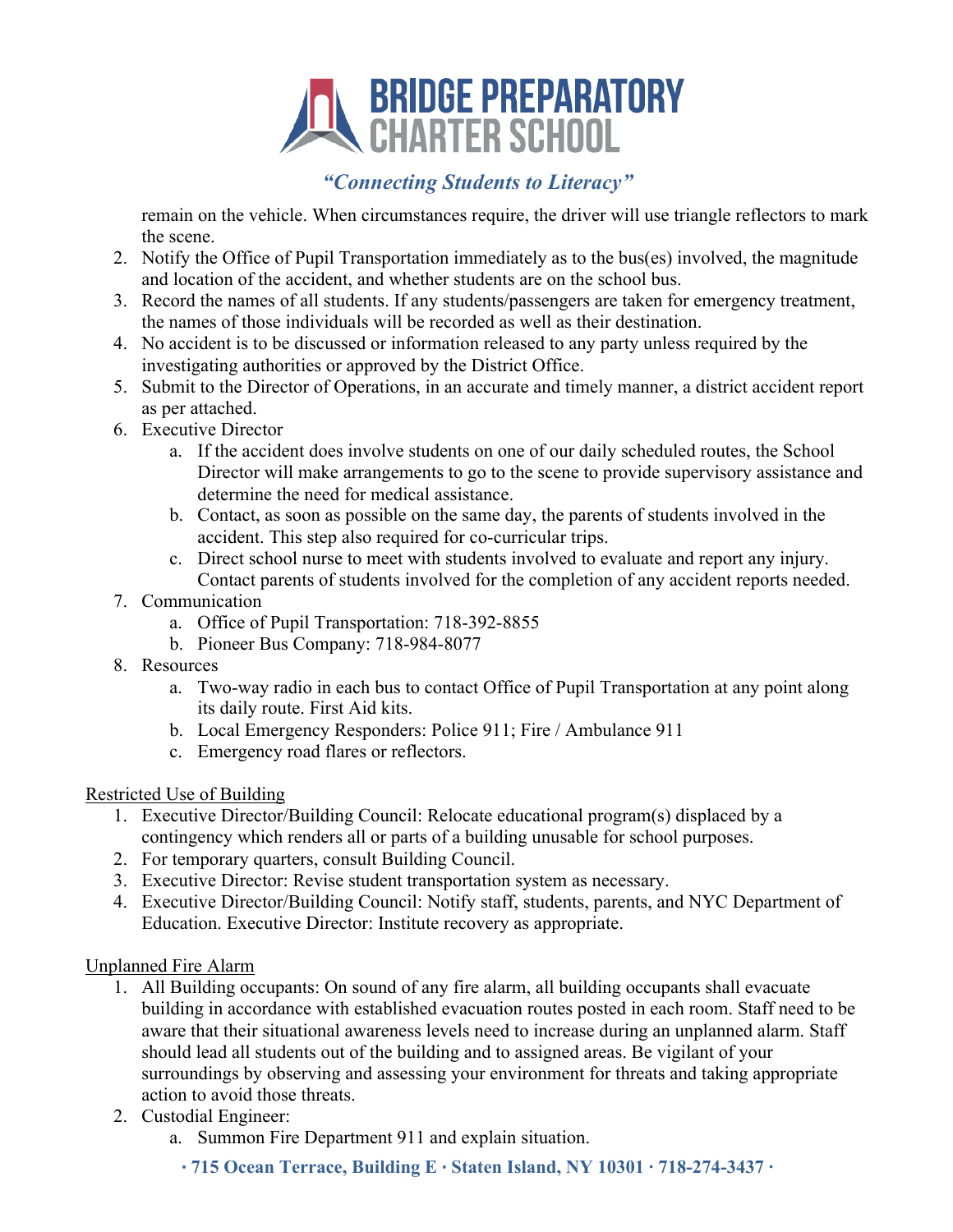# **EN BRIDGE PREPARATORY**<br>CHARTER SCHOOL

# *"Connecting Students to Literacy"*

- b. If upon inspection, fire is not found at location where alarm was initiated, a Custodian shall be assigned to the location until fire department officials arrive.
- c. Return building to normal operations.
- d. Notify Executive Director or Director of Operations.
- 3. Custodial Team: Investigate source of alarm and confirm evidence of fire. And investigate source and contain fire, if possible or practical. Keep Building Administrator informed of situation.
- 4. Executive Director: Alert Office of Pupil Transportation of possible need to evacuate students and staff to another building.
- 5. Building Council: Upon fire department's arrival, advise of the situation and follow instructions and keep Executive Director's office informed.
- 6. Fire Department: Termination of emergency.
- 7. Executive Director/Building Council: Resume, curtail, or cease building operations as appropriate. Notify staff, parents, and students, as appropriate.
- 8. Resources
	- a. Local emergency responders: Fire/Ambulance 911; Police 911
	- b. Chemical inventory with MSDSs located in Building Administrator's Office.
	- c. Zoned fire alarm system with enunciator panel if available.
	- d. Fire extinguishers serviced and charged.
	- e. Transportation System and Transportation Supervisor.

#### Systems Failure

Upon discovery or detection of Loss of Power, Heat, Water, or Sewage Systems, Gas Leak, Noxious Fumes or Structural Failure, the first person on the scene shall notify the Executive Director or the Custodial Engineer.

- 1. Custodial Engineer: Evaluate the problem insofar as possible, activate fire alarm if there is any question as to the safety of the building occupants. In the event of a
	- GAS LEAK: do not use public address system
	- POWER FAILURE: use fire alarm system and emergency lighting
- 2. Custodial/Maintenance person: Notify the Executive Director
- 3. Executive Director: Curtail or cease building operations as appropriate, and notify staff, parents, and students and issue instructions. Contact Building Council.
- 4. Building Council: Complete corrective actions and recovery.
- 5. Resources
	- a. Local emergency responders: Police 911; Fire/Ambulance 911
	- b. Emergency Two way Radios located in each building in the main office

## Emergency Response Actions / Functional Annexes

Staff have been provided information on how to respond to crises that may occur on school grounds or during a school function. Staff will direct students to respond in a variety of ways depending on the situations listed below. Once administrators and first responders have accurate information to share, staff will be informed via email and students will be informed from staff. At this point the Operations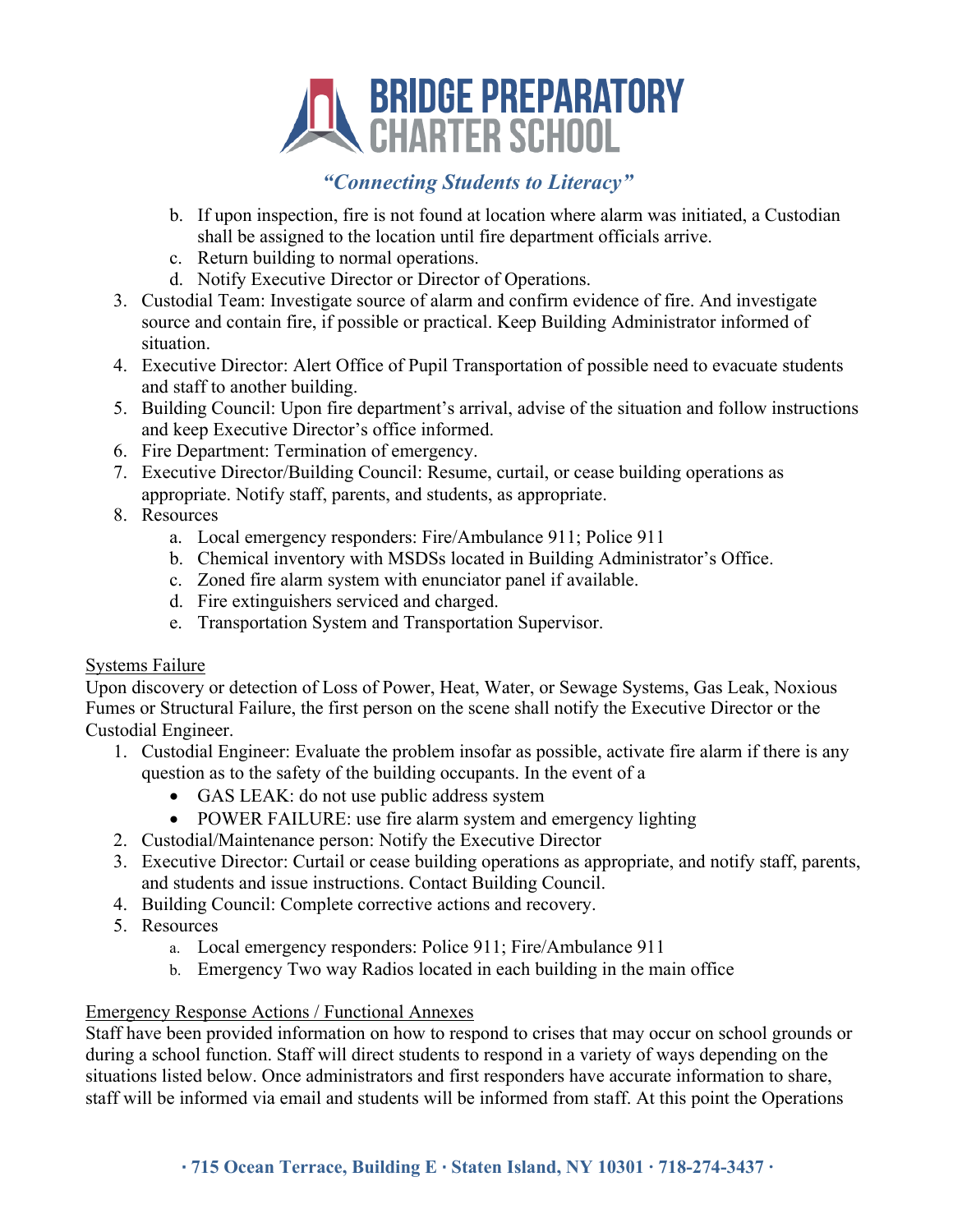

Team will send information to parents via Remind. Information can then be broadcast via social media, and the school website for parents.

- Early Dismissal
- School Cancellation
- Hold-In-Place
- Evacuate
- Shelter-In-Building
- Lockdown
- Lockout

More specific detail regarding these scenarios is included in the Building Level Emergency Response Plans.

#### Early Dismissal

Early dismissal is announced in the event of a system failure such as heating/plumbing/electrical failure that renders the building unsuitable for instructional purposes. Early dismissal may be a viable option for other emergency situations as decided by the Executive Director. The Office of Pupil Transportation will be notified when and where to send buses. Early dismissal will normally follow normal dismissal procedures. Alternate dismissal procedures and/or loading areas are included in the School's Handbook.

#### Recovery – District Support for Buildings

Bridge Prep's intention is to support and cooperate with the building Emergency Response Teams who are called into action, according to individual circumstances and needs.

#### Disaster Mental Health Services

The Building Safety Plan include procedures for dealing with crises that necessitate disaster mental health services. The New York Mental Health Department is a resource that can be called upon.

## Code of Conduct

Bridge Prep is committed to providing a safe, orderly, and nurturing environment in which students can achieve academic excellence and flourish socially and emotionally. Having a firm, clear and consistently applied discipline policy allows students and teachers to maximize class time to promote student learning.

We will use positive re-enforcements to encourage good behavior in our students. However, students whose behavior does not meet the School community's clearly defined standards will not be permitted to disrupt the educational experience of others. Therefore, infractions of School standards will have consequences. This is the basis of our student Code of Conduct approved by our authorizer, the New York State Board of Regents.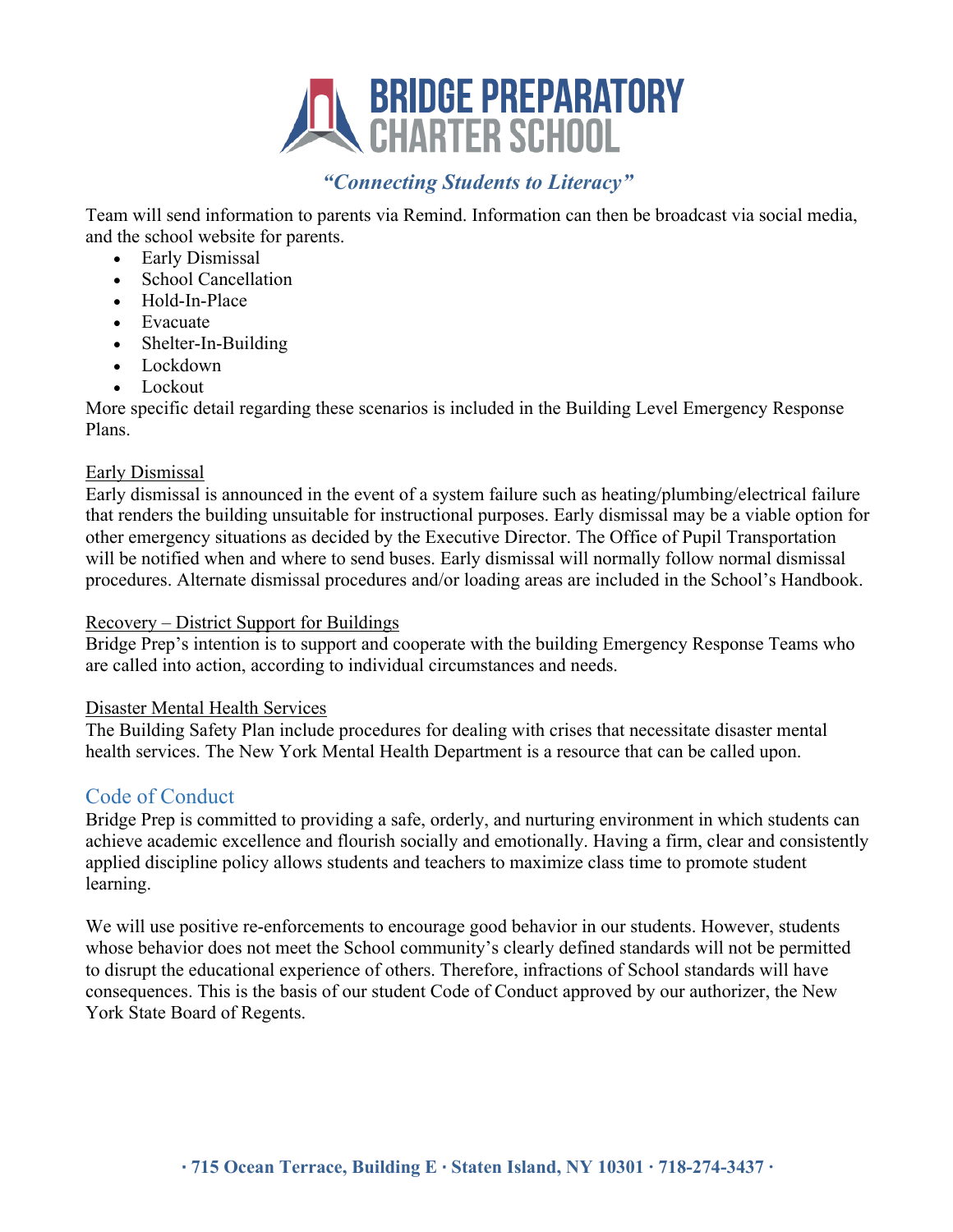

#### **Definitions**

For purposes of the Code of Conduct, the following definitions apply:

- 1. "School" or "Bridge Prep" is Bridge Preparatory Charter School.
- 2. "Bridge Builder" means student.
- 3. "Parent" means that parent, guardian, or person in parental relation to the student.
- 4. "NYC DOE" means the New York City Department of Education
- 5. "School premises" means on or within any building, structure, athletic playing field or playground used by the School.
- 6. "School property" means property belonging to or leased by the school.
- 7. "School function" means any school-sponsored extra-curricular or in- school event or activity.
- 8. "Violent student" means a student who:
	- a. Commits an act of violence or uncontrolled behavior upon a school employee or attempts or threatens to do so.
	- b. Commits, while on school premises or at a school function, an act of violence or uncontrolled behavior upon another student or any other person lawfully on school premises or at the school function, or attempts or threatens to do so.
	- c. Possesses a weapon while on school premises or at a school function.
	- d. Displays what appears to be a weapon while on school premises or at a school function.
	- e. Threatens to use a weapon or replica of a weapon while on school property or at a school function off campus.
	- f. Knowingly and intentionally damages or destroys school property.
	- g. Physically intimidates, threatens, or bullies others while on school property or at a school function.
- 9. "In School" refers to a time when the student is attending school both in-person and virtual.
- 10. "Weapons" includes but is not limited to:
	- a. A firearm, razor, air gun, mock gun, knife, box cutter, sling shot, martial arts instruments, deadly or hazardous chemicals, mace, pepper spray
	- b. Any other type of deadly or dangerous instrument

## **Prohibited Student Conduct**

Bridge Prep holds all students accountable for their behavior, both in-person and virtually. Infractions are grouped into five levels based on the severity of the infraction. Each level of infraction provides a set of possible disciplinary responses that may be imposed by the School.

## **Infraction Levels**

- Level 1 Engaging in Insubordinate and/or Disorderly Conduct
- Level 2 Engaging in Conduct that Endangers the: Safety, Morals, Health, or Welfare of Self or **Others**
- Level 3 Engaging in Violent, Disruptive, and/or Threatening Conduct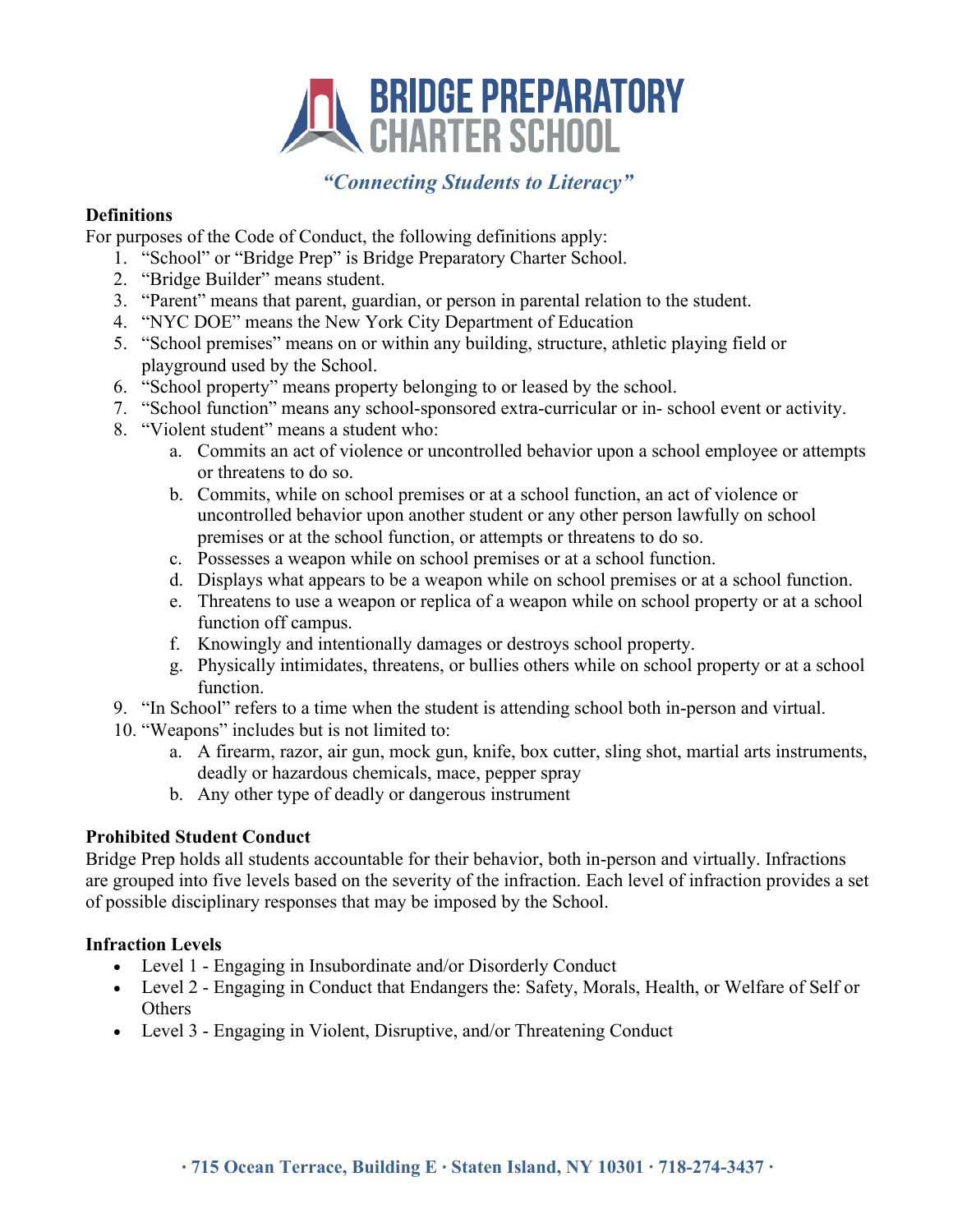

#### **Where and When the Discipline Code Applies**

- Confiscation
- In-school disciplinary action (e.g., exclusion and/or removal from a particular class or event)
- Long term out-of-school suspension

| <b>Examples of Level 1 Infractions</b>         |                                               |
|------------------------------------------------|-----------------------------------------------|
| Unexcused absence from school                  | Selling, using or possessing obscene material |
| Violating the dress code                       | Gambling                                      |
| Arriving late to school                        | Using abusive or profane language or          |
|                                                | treatment                                     |
| Arriving to class unprepared                   | Forgery                                       |
| Cutting school, class, detention, or mandatory | Making unreasonable noise                     |
| school events.                                 |                                               |
| Misbehaving on school-provided transportation  | Defamation                                    |
| Misbehaving inside or outside of class         | Possession of inappropriate property          |
| Disrupting class or preventing teaching        | Being disrespectful toward a staff member or  |
|                                                | their designee                                |
| Gum, food and beverages during unauthorized    | Failing to comply with the directive of       |
| times                                          | staff member or their designee                |
| Cheating, plagiarism, copying others work, or  | Being disrespectful toward a student          |
| allowing others to copy work                   |                                               |
| Failing to comply with School imposed-         |                                               |
| consequences                                   |                                               |

| <b>Possible Disciplinary Responses</b> |                                                       |  |
|----------------------------------------|-------------------------------------------------------|--|
| Oral warning                           | Written warning                                       |  |
| Written notification to                | Conference with parent(s)/guardian(s)                 |  |
| parent/guardian                        |                                                       |  |
| Detention                              | In-school disciplinary action (e.g., exclusion and/or |  |
|                                        | removal from a particular class or event)             |  |
| Confiscation                           | Suspension from transportation                        |  |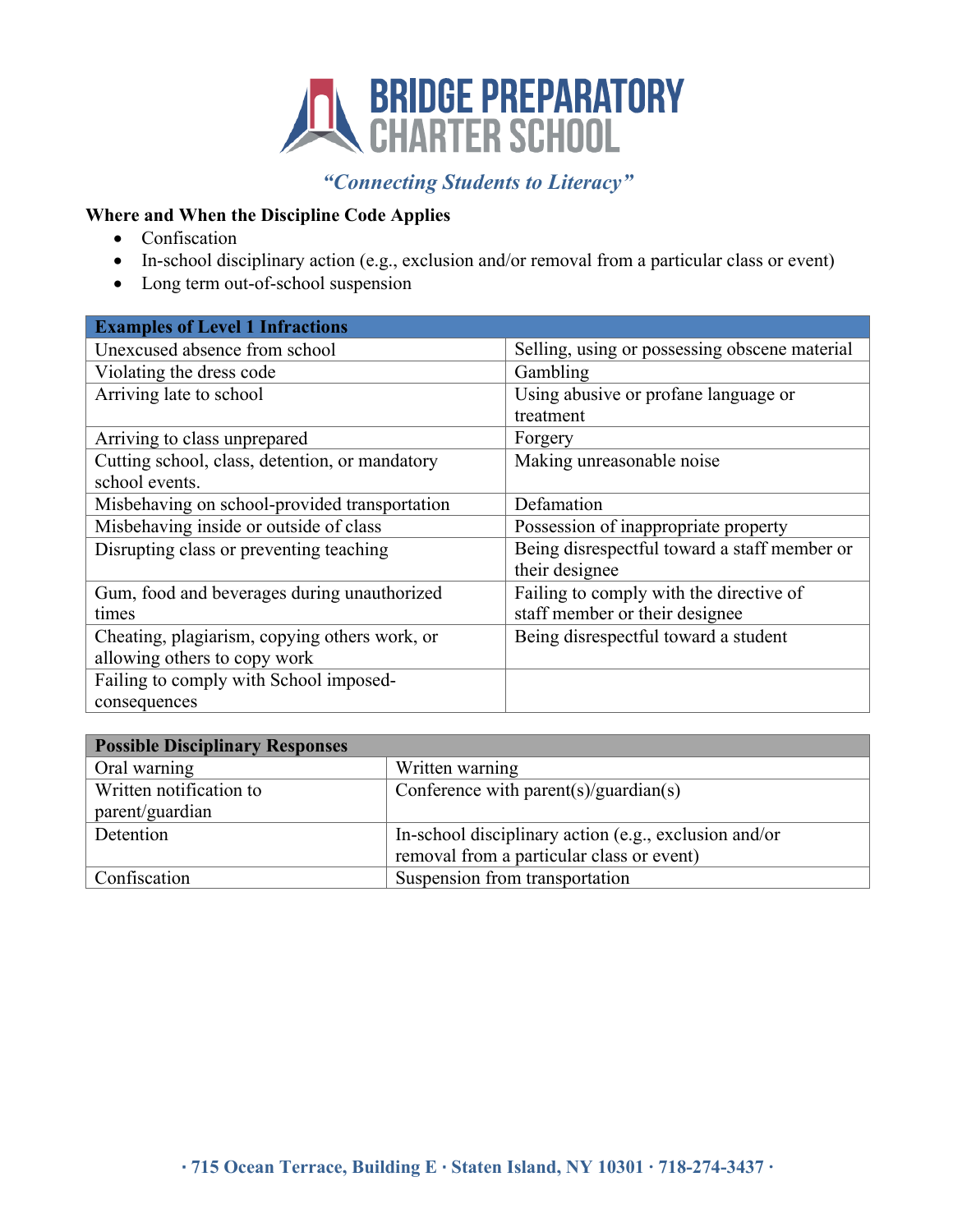# **SRIDGE PREPARATORY**<br>CHARTER SCHOOL

# *"Connecting Students to Literacy"*

| <b>Examples of Level 2 Infractions</b> |                                                           |
|----------------------------------------|-----------------------------------------------------------|
| Theft, loss, or destruction of         | Violating the civil rights of others                      |
| personal or School property            |                                                           |
| Mistreatment or inappropriate use      | Harassment/bullying and discrimination                    |
| of technology or School property       |                                                           |
| Sexual harassment                      | Engaging in sexual activity or inappropriate touching     |
| Lewd behavior                          | Hazing                                                    |
| Gang membership                        | Leaving the classroom or school building through any exit |
|                                        | without prior approval from a School staff member.        |
| Using or possessing drugs,             |                                                           |
| alcohol, or tobacco products           |                                                           |

| <b>Possible Disciplinary Responses</b> |                                                       |  |
|----------------------------------------|-------------------------------------------------------|--|
| Conference with                        | Confiscation                                          |  |
| parent(s)/quantian(s)                  |                                                       |  |
| Detention                              | In-school disciplinary action (e.g., exclusion and/or |  |
|                                        | removal from a particular class or event)             |  |
| Short term in-school                   | Short term out-of-school suspension                   |  |
| suspension                             |                                                       |  |

| <b>Examples of Level 3 Infractions</b>    |                                                        |
|-------------------------------------------|--------------------------------------------------------|
| Committing a physical or emotional act of | Fighting or unwanted physical contact                  |
| violence on self or others                |                                                        |
| Play fighting, threatening, bullying,     | Possessing, displaying, using, or threatening to use a |
| and/or intimidating                       | weapon or dangerous object                             |
| Committing arson                          | Setting off a false alarm or making a threat           |

| <b>Possible Disciplinary Responses</b>                                                                |                                                                                                       |  |
|-------------------------------------------------------------------------------------------------------|-------------------------------------------------------------------------------------------------------|--|
| Conference with parent(s)/guardian(s)                                                                 | Confiscation                                                                                          |  |
| In-school disciplinary action (e.g., exclusion<br>and/or removal from a particular class or<br>event) | In-school disciplinary action (e.g.,<br>exclusion and/or removal from a<br>particular class or event) |  |
| Short term out-of-school suspension                                                                   | Long term out-of school suspension                                                                    |  |
| Expulsion                                                                                             |                                                                                                       |  |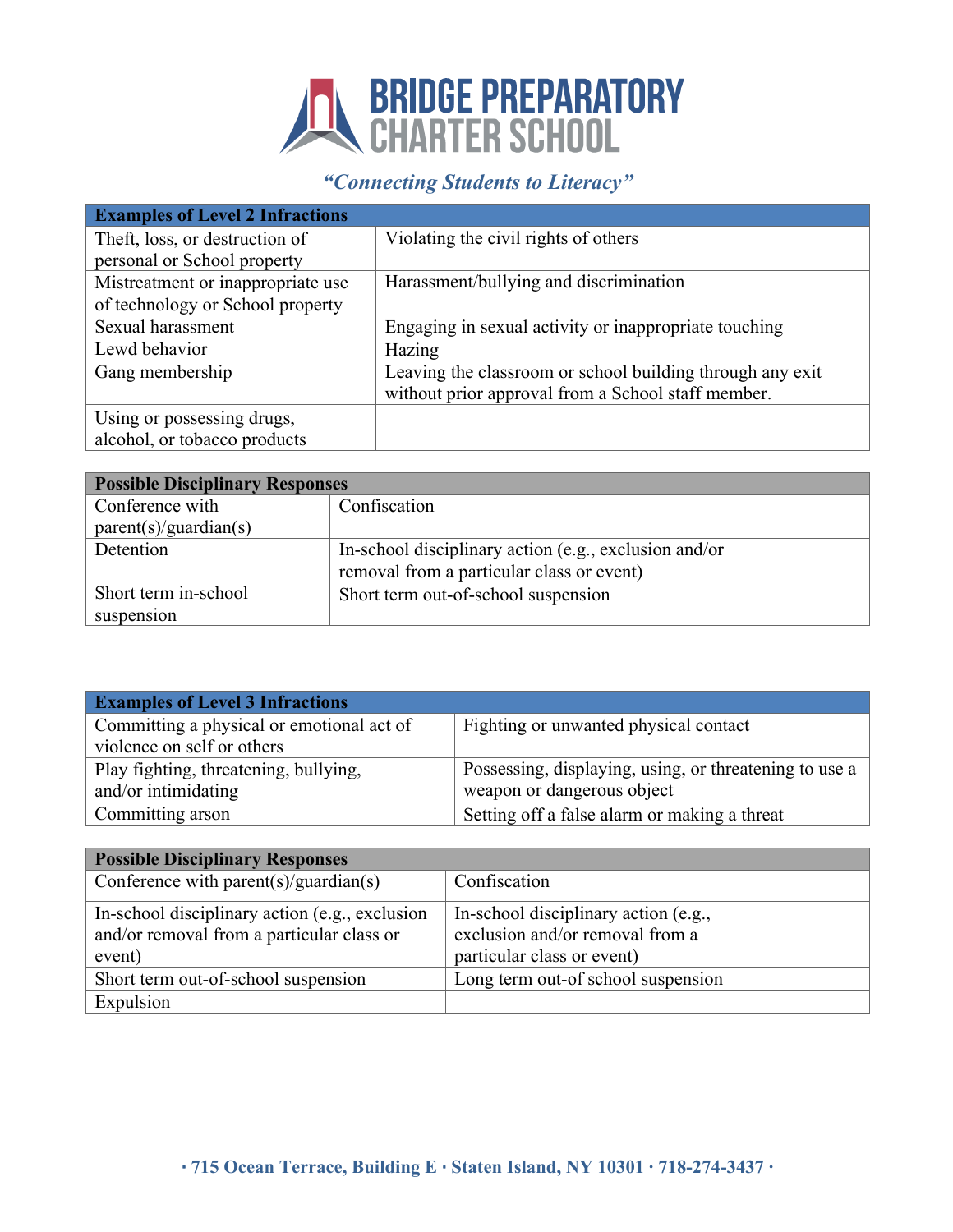

The standards set forth in the Discipline Code apply to behavior:

- In school, which includes both in-person instruction and virtual instruction, during school hours;
- Before and after school, while on school property;
- While traveling on vehicles funded by the NYC DOE;
- At all school-sponsored events on or off campus;
- On other-than-school property when such behavior can be demonstrated to negatively affect the educational process or to endanger the health, safety, morals, or welfare of the School.

When misbehavior involves communication, gestures, or expressive behavior, the infraction applies to oral written or electronic communications, including but not limited to texting, emailing, and social networking.

#### **Discipline Responses**

Students who are found to have violated the School's Code of Conduct may be subject to the following penalties, either alone or in combination with another:

#### 1. **Suspension from Transportation**

Students who do not follow the School's Code of Conduct on school transportation may have their riding privileges suspended temporarily or permanently by the Executive Director or their designee. In such cases, the student's parent or guardian will become responsible for seeing that their Bridge Builder gets to and from school safely.

#### 2. **In-School Disciplinary Procedures**

When a Bridge Builder engages in behavior, which is substantially disruptive of the educational process or substantially interferes with a teacher's authority over the classroom, the student may be subject to disciplinary action of any of the following:

- a. Oral warning
- b. Written warning
- c. Written notification to parent/guardian
- d. Confiscation
- e. Exclusion and/or removal from a particular class or event

#### 3. **Short Term In-School Suspension: 10 Days or Less**

Because we believe that students benefit from instruction in a school setting, even when suspension is an appropriate disciplinary response, we provide alternative instruction for suspended students within the school setting, unless the severity of the conduct leading to the suspension makes immediate return to school inappropriate or the School does not have adequate facilities or staff to provide a supervised alternative program. To the extent possible, the alternative in-school instructional program will be hosted at a location on-site and will provide similar academic curriculum that students would receive if attending regular classes. Alternative instruction will be provided for at least two hours per day.

#### 4. **Short Term Out-of-School Suspension:10 Days or Less**

Given the School's limited excess space availability and the need to socially distance students or if for any other reason, the student's presence in the school causes a risk of continuing disruption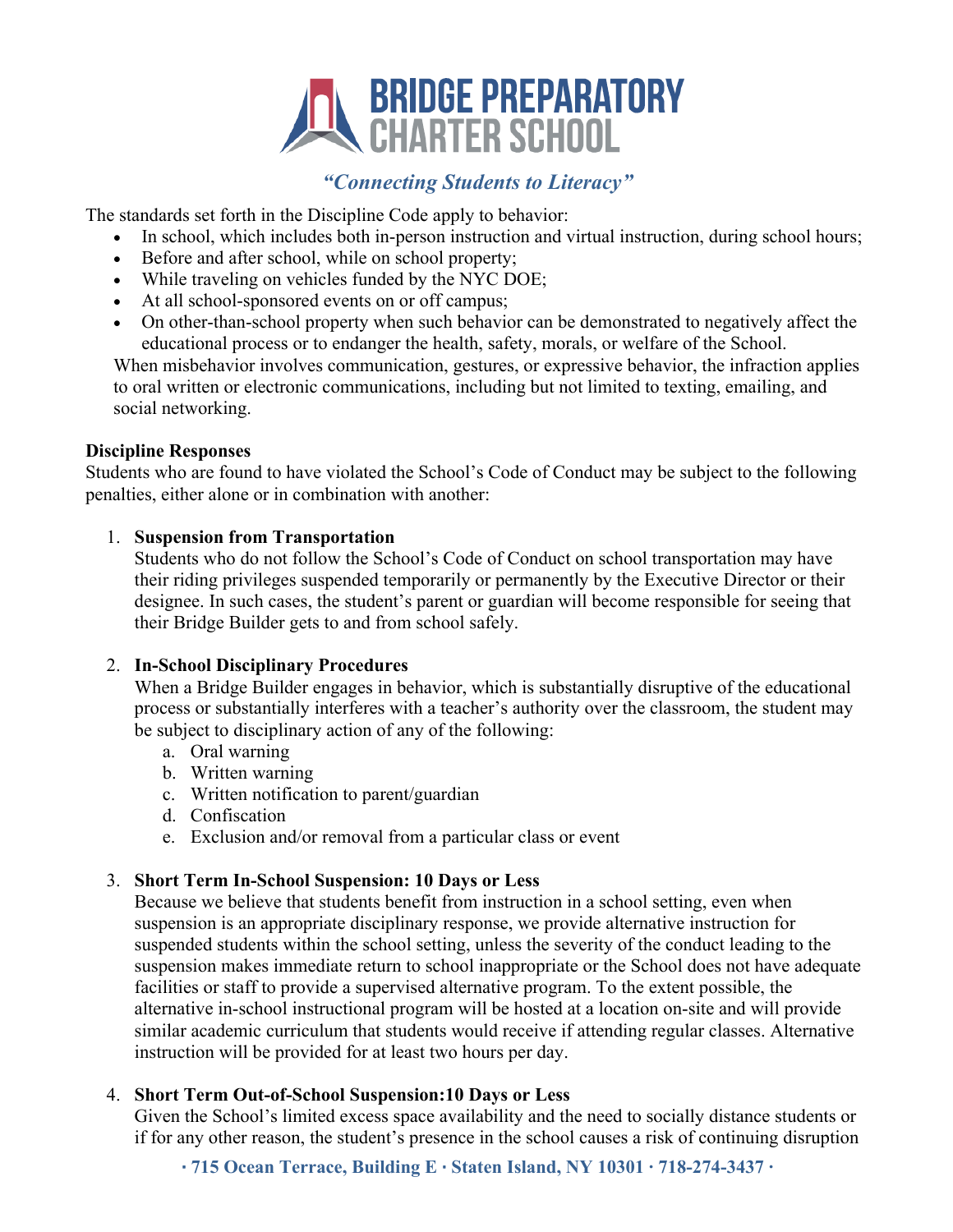

or a risk of danger for the student or others, the Executive Director may direct that the alternative instruction be provided off-site.

#### 5. **Long Term Suspension: More than 10 Days**

As with short-term suspension, alternative instruction may be provided in-school or outside of school, depending on the availability of space within the school facility, the severity of the conduct which led to the disciplinary proceeding and whether return to school can be safely accomplished without continuing disruption or danger to the student or others.

#### 6. **Expulsion**

Expulsion is reserved for extraordinary circumstances, including not limited to circumstances where a student's conduct posed or continues to pose a danger to the safety and well-being of other students, school personnel, or any other person lawfully on school property, attending a school function, or on school-provided transportation. The procedure for expulsion shall be the same procedure set forth for long-term suspension.

#### **Procedures and Due Process for Short Term Suspension**

The Executive Director may impose a short-term suspension and shall follow due process procedures consistent with federal case law pursuant to Goss v. Lopez (419 U.S. 565). Before imposing a short-term suspension, or other, less serious discipline, the Executive Director shall provide the student notice of the charges against them, and if the student denies the charges, an explanation of the evidence against them. The student will also be provided a chance to present their version of the events.

Before imposing a short-term suspension, the Executive Director shall immediately notify the student's parent or guardian in writing that the student may be suspended from school. Written notice of the decision to impose suspension shall be provided by personal delivery or express mail delivery within 24 hours at the last known address(es) of the student's parent or guardian. Where possible, notification also shall be provided by telephone. Such notice shall provide a description of the incident(s) for which suspension is proposed and shall inform the parents or guardian of their right to request an immediate informal conference with the Executive Director. Such notice and informal conference shall be in the dominant language or mode of communication used by the parent or guardian. The parents or guardian of the student and the student shall have the opportunity to present the student's version of the incident and to ask questions of the complaining witnesses. Such notice and opportunity for an informal conference shall take place prior to the suspension of the student unless the student's presence in the school poses a continuing danger to persons or property or an ongoing threat of disruption to the academic process, in which case the notice and opportunity for an informal conference shall take place as soon as possible after the suspension as is reasonably practicable.

The School's decision to impose a short-term suspension may be challenged by the student's parent or guardian in accordance with the School's Complaints policy.

## **Procedures and Due Process for Long Term Suspension**

The Executive Director may impose a long-term suspension. Such a suspension may be imposed only after the student has been found guilty at a formal suspension hearing. In extreme circumstances, the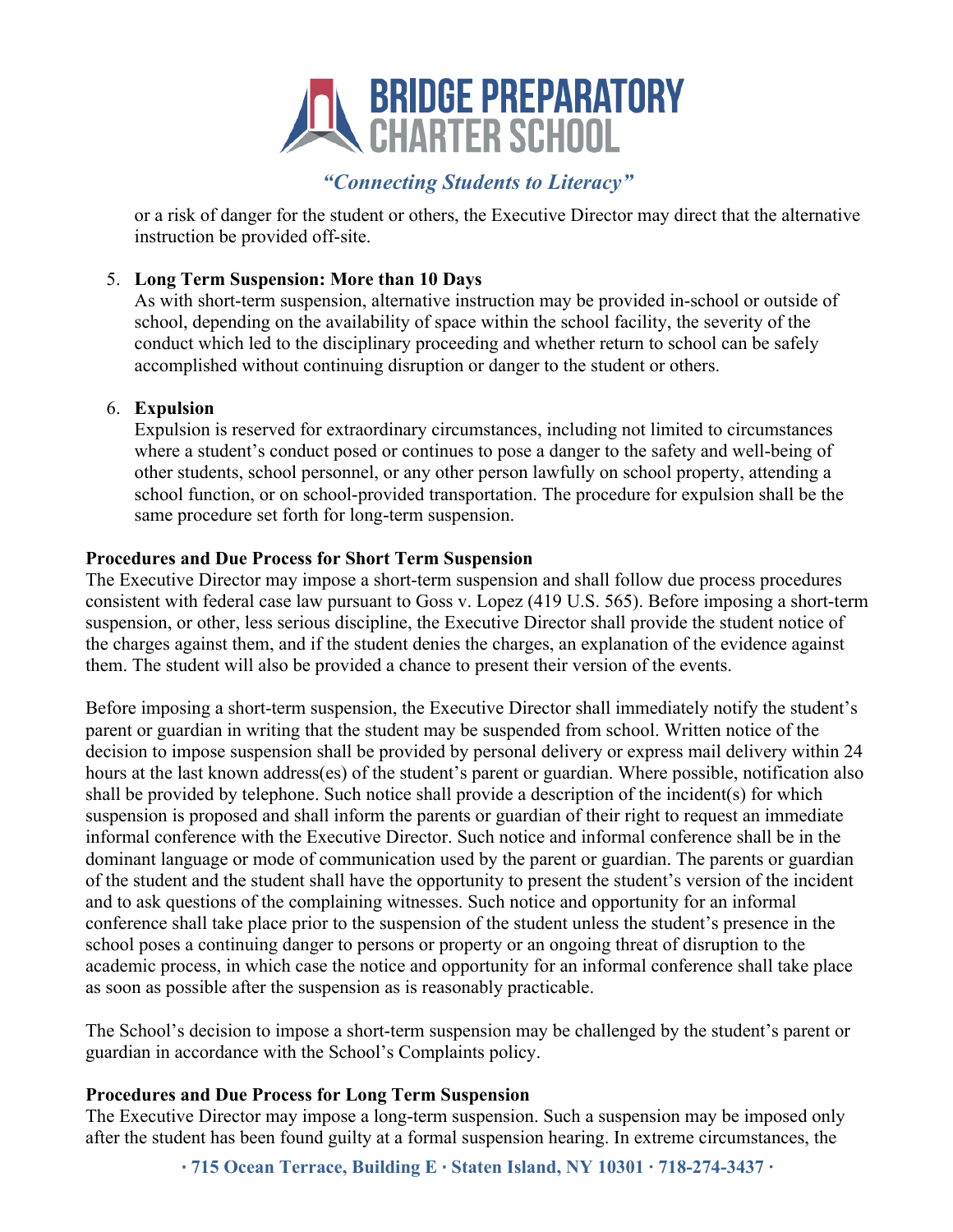# **EN BRIDGE PREPARATORY**<br>CHARTER SCHOOL

# *"Connecting Students to Literacy"*

Executive Director may expel the student from school. Upon determining that a student's action warrants a possible long-term suspension, the Executive Director shall verbally inform the student that they are being suspended and is being considered for a long- term suspension (or expulsion) and state the reasons for such actions. The Executive Director also shall immediately notify the student's parent or guardian in writing. Written notice shall be provided by personal delivery, express mail delivery, or equivalent means reasonably calculated to assure receipt of such notice within 24 hours of suspension at the last known address. Where possible, notification also shall be provided by telephone if the school has been provided with a contact telephone number for the parent or guardian. Such notice shall provide a description of the incident or incidents that resulted in the suspension and shall indicate that a formal hearing will be held on the matter that may result in a long-term suspension (or expulsion). The notification provided shall be in the dominant language used by the parent or guardian. At the formal hearing, the student shall have the right to be represented by counsel, question witnesses, and present evidence.

If the School initiates the suspension proceeding, they shall personally hear and determine the proceeding or may, in their discretion, designate a hearing officer to conduct the hearing. The hearing officer's report shall be advisory only and the Executive Director may accept or reject all or part of it. The School's decision to impose a long-term suspension or expulsion may be challenged by the parent or guardian through an appeal process to the School, the details of which shall be determined. In any instance where the Executive Director is directly involved in the instance(s) at issue for a suspension or expulsion, the Board of Trustees shall handle any investigation, hearing and determination.

## **Firearm Violations**

Federal and New York law require the expulsion from school for a period of not less than one year of a student who is determined to have brought a firearm to the school, or to have possessed a firearm at school, except that the Executive Director may modify such expulsion requirement for a student on a case-by-case basis, if such modification is in writing, in accordance with the Federal Gun-Free Schools Act of 1994 (as amended). "Weapon," as used in this law means a "firearm," as defined by 18 USC § 921, and includes firearms and explosives. (New York Education Law §3214 effectuates this federal law.) The following are included within this definition:

- Any device, instrument, material, or substance that is used for or is readily capable of causing death or serious bodily injury. Knives with a blade of two and half inches or more in length fall within this definition;
- Any weapon (including a starter gun) which will or is designed to or may readily be converted to expel a projectile by the action of an explosive;
- The frame or receiver of any weapon described above;
- Any firearm muffler or firearm silencer;
- Any destructible device, which is defined as any explosive, incendiary, or poison gas, such as a bomb, grenade, rocket having a propellant charge of more than four ounces, a missile having an explosive or incendiary charge of more than one-quarter ounce, a mine, or other similar device.

The Executive Director shall refer a student under the age of sixteen who has been determined to have brought a weapon or firearm to school to a presentment agency for a juvenile delinquency proceeding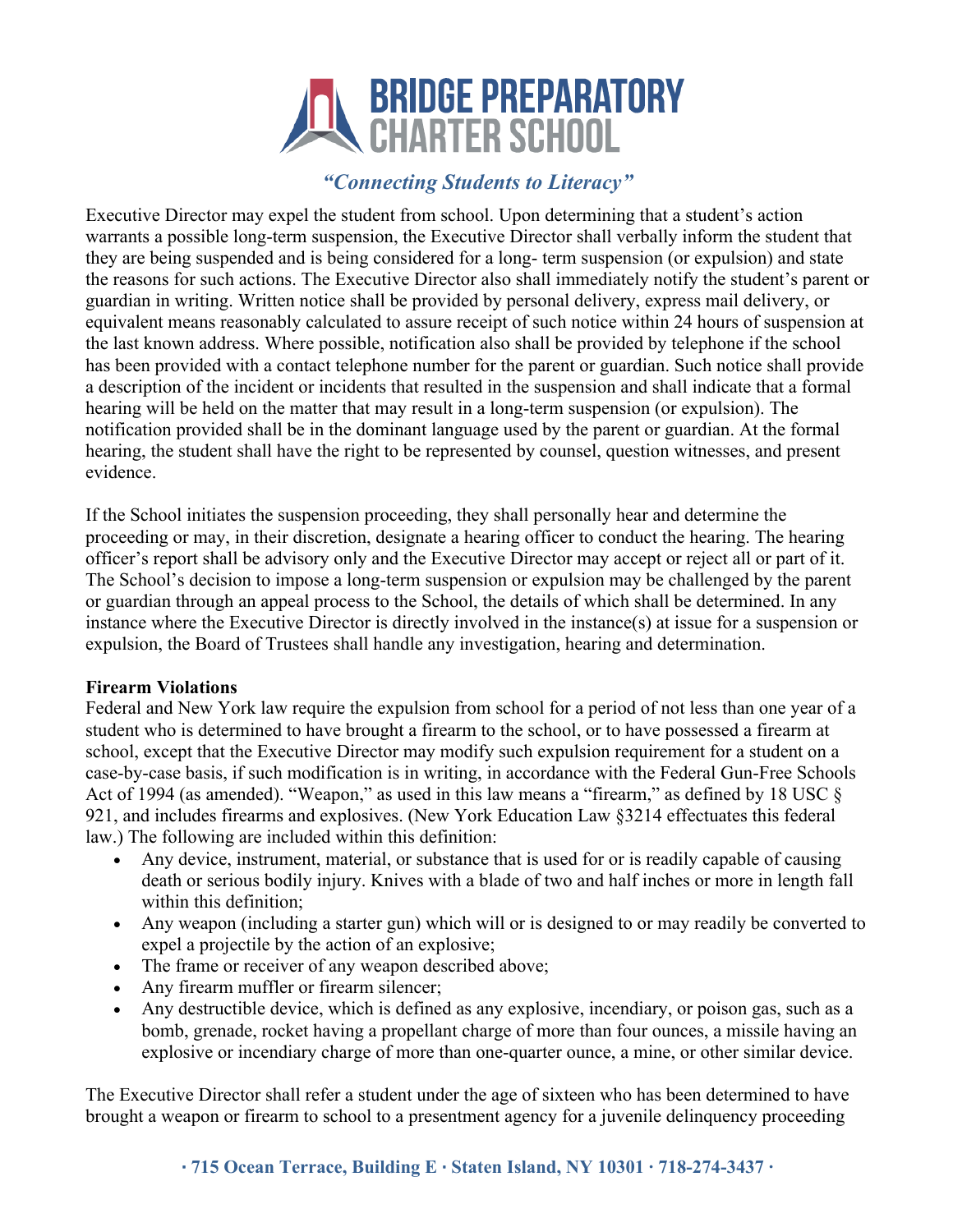# **EN BRIDGE PREPARATORY**<br>CHARTER SCHOOL

# *"Connecting Students to Literacy"*

consistent with Article 3 of the Family Court Act except a student fourteen or fifteen years of age who qualifies for juvenile offender status under Criminal Procedure Law § 1.20(42).

#### **Freedom of Expression**

All members of our community are entitled to express their personal opinions verbally, in writing, or by symbolic speech. The expression of such opinions, however, shall not interfere with the freedom of others to express themselves, and written expression of opinion must be signed by the author. Any form of expression, including print, verbal or personal apparel that involves libel, slander, the use of obscenity, or personal attacks, or that otherwise disrupts the educational experience of any student is prohibited. All forms of expression must be in compliance with school policies and consequences resulting from any infractions will be addressed in accordance with the Code of Conduct. Student participation in the publication of any school-sponsored newsletters, yearbooks, literary magazines, and similar publications is encouraged as a learning and educational experience. The publication and content of all student- developed publications shall be supervised and reviewed by a qualified staff advisor(s) at the School.

No person shall distribute any printed or written materials on school property without the prior permission of the Executive Director. The Executive Director may regulate the content of materials to be distributed on school property to the extent necessary to avoid material and substantial interference with the requirements of appropriate discipline in the operation of the School. The Executive Director may also regulate the time, place, manner, and duration of such distribution.

#### **Off-Campus Events**

Students at school-sponsored off-campus events, both virtually or in-person shall be governed by all the guidelines of the School and are subject to the authority of school officials. Failure to obey the instructions or directions of School officials shall result in a loss of eligibility to attend Schoolsponsored off-campus events and may result in additional disciplinary measures in accordance with the Code of Conduct.

#### **Dignity for All Students Act (DASA)**

Bridge Prep promotes a nurturing school culture that has respect for diversity among students and between students and staff. We provide all students with a supportive and safe environment in which to grow and thrive academically and socially. The ability of students to learn and our ability to educate our students are compromised when students engage in discrimination, harassment, bullying, or intimidating behavior toward other students. These behaviors affect not only the students who are its targets, but also those individuals who participate and witness such acts.

Bullying and harassment can take many forms and includes behavior that targets students because of their actual or perceived race, color, national origin, ethnicity, citizenship/immigration status, religion, creed, disability, sexual orientation, gender, gender identity, gender expression, or weight.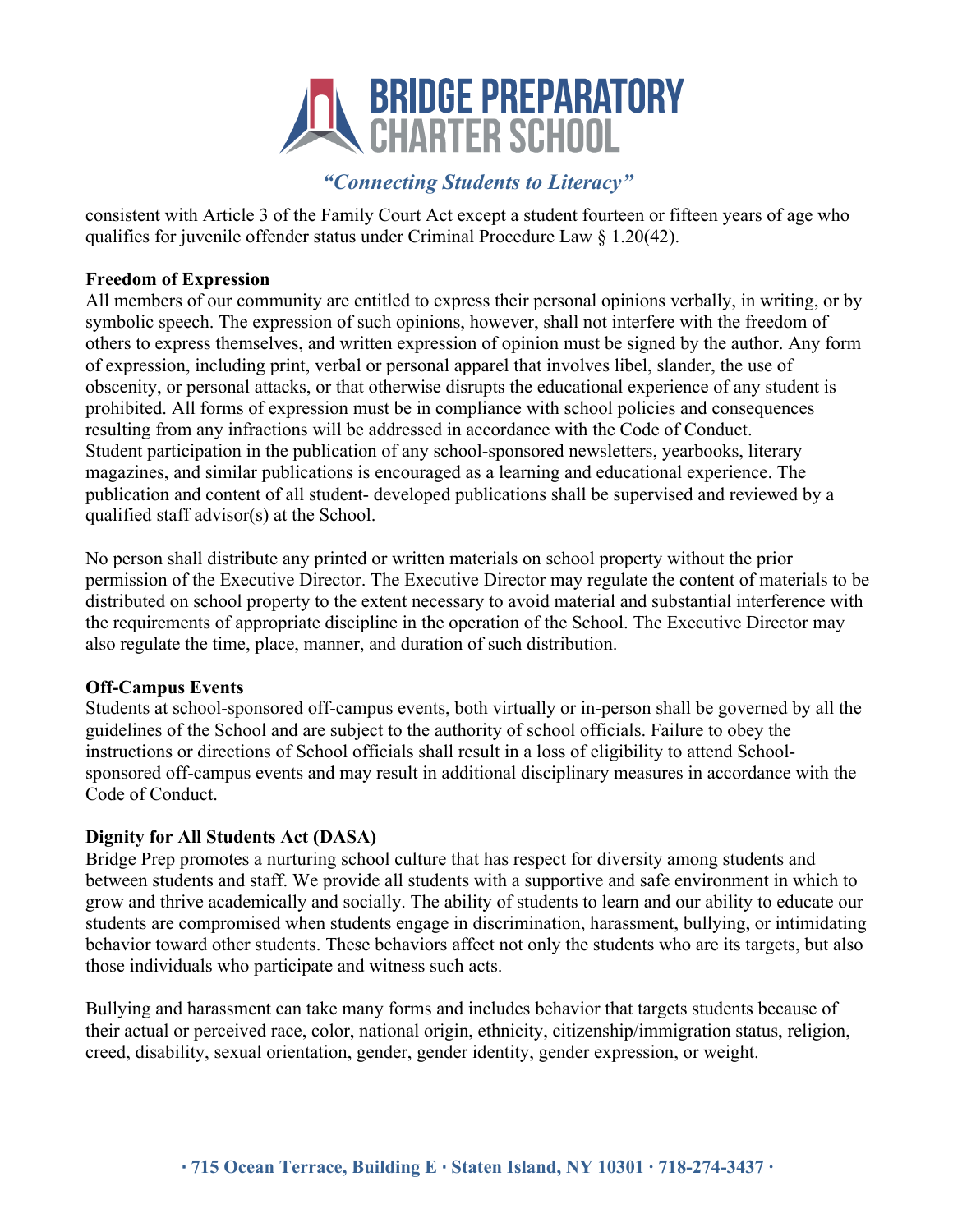

#### **Bullying**

Bullying is understood to be a hostile activity which harms or induces fear through the threat of further aggression and/or creates terror. To facilitate implementation of this policy, provide meaningful guidance and prevent behaviors from rising to a violation of law, this policy will use the term bullying (which is usually subsumed under the term "harassment") to describe a range of misbehaviors such as harassment, hazing, intimidation or discrimination. The accompanying regulation provides more guidance regarding the definition and characteristics of bullying.

#### **Discrimination**

Discrimination is the act of denying rights, benefits, justice, equitable treatment, or access to facilities available to all others, to an individual or group of people because of the group, class or category to which that person belongs (as discussed, under Harassment, below).

#### **Harassment**

Harassment has been defined in various ways in federal and state law and regulations. Bridge Prep recognizes that these definitions are important standards, but our goal is to prevent misbehavior from escalating in order to promote a positive school environment and to limit liability. The Dignity for All Students Act (§§10-18 of Education Law) defines harassment as the creation of a hostile environment by conduct or by verbal threats, intimidation or abuse that has or would have the effect of unreasonably and substantially interfering with a student's educational performance, opportunities or benefits, or mental, emotional or physical well-being; or conduct, verbal threats, intimidation or abuse that reasonably causes or would reasonably be expected to cause a student to fear for his or her physical safety. The harassing behavior may be based on any characteristic, including but not limited to a person's actual or perceived:

- race.
- color.
- weight,
- national origin,
- ethnic group,
- religion,
- religious practice,
- disability,
- sex, sexual orientation, or
- gender (including gender identity and expression).
- In some instances, bullying or harassment may constitute a violation of an individual's civil rights.

#### **Prevention**

In the school setting, we are provided the opportunity to develop our students into caring, smart wellrounded young people, and our Social Emotional Learning programming and school culture is rooted in respect for others. Our targeted social emotional programming and emphasis exists to not only decrease incidents of bullying, but to help our students learn to develop supportive relationships with one another. Staff are provided with targeted supports to identify the warning signs of bullying, as well as to their responsibility to become actively involved in the prevention of bullying before overt acts occur.